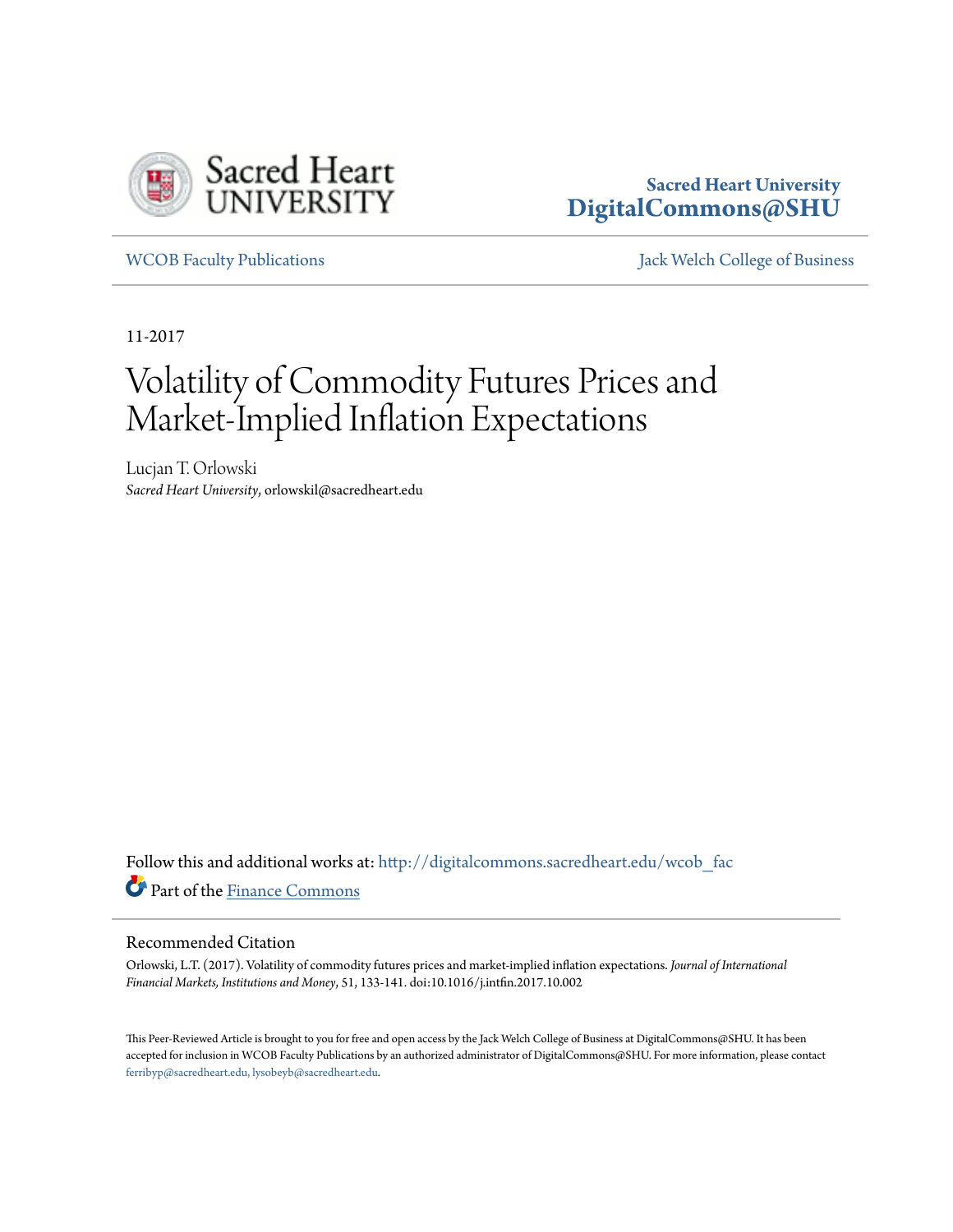### Accepted Manuscript

Volatility of Commodity Futures Prices and Market-Implied Inflation Expectations

Lucjan T. Orlowski

| PII:                  | S1042-4431(17)30504-8                                                 |
|-----------------------|-----------------------------------------------------------------------|
| DOI:                  | https://doi.org/10.1016/j.intfin.2017.10.002                          |
| Reference:            | <b>INTFIN 997</b>                                                     |
| To appear in:         | Journal of International Financial Markets, Institu-<br>tions & Money |
| <b>Received Date:</b> | 30 August 2016                                                        |
| <b>Accepted Date:</b> | 14 October 2017                                                       |



Please cite this article as: L.T. Orlowski, Volatility of Commodity Futures Prices and Market-Implied Inflation Expectations, *Journal of International Financial Markets, Institutions & Money* (2017), doi: [https://doi.org/10.1016/](https://doi.org/10.1016/j.intfin.2017.10.002) [j.intfin.2017.10.002](https://doi.org/10.1016/j.intfin.2017.10.002)

This is a PDF file of an unedited manuscript that has been accepted for publication. As a service to our customers we are providing this early version of the manuscript. The manuscript will undergo copyediting, typesetting, and review of the resulting proof before it is published in its final form. Please note that during the production process errors may be discovered which could affect the content, and all legal disclaimers that apply to the journal pertain.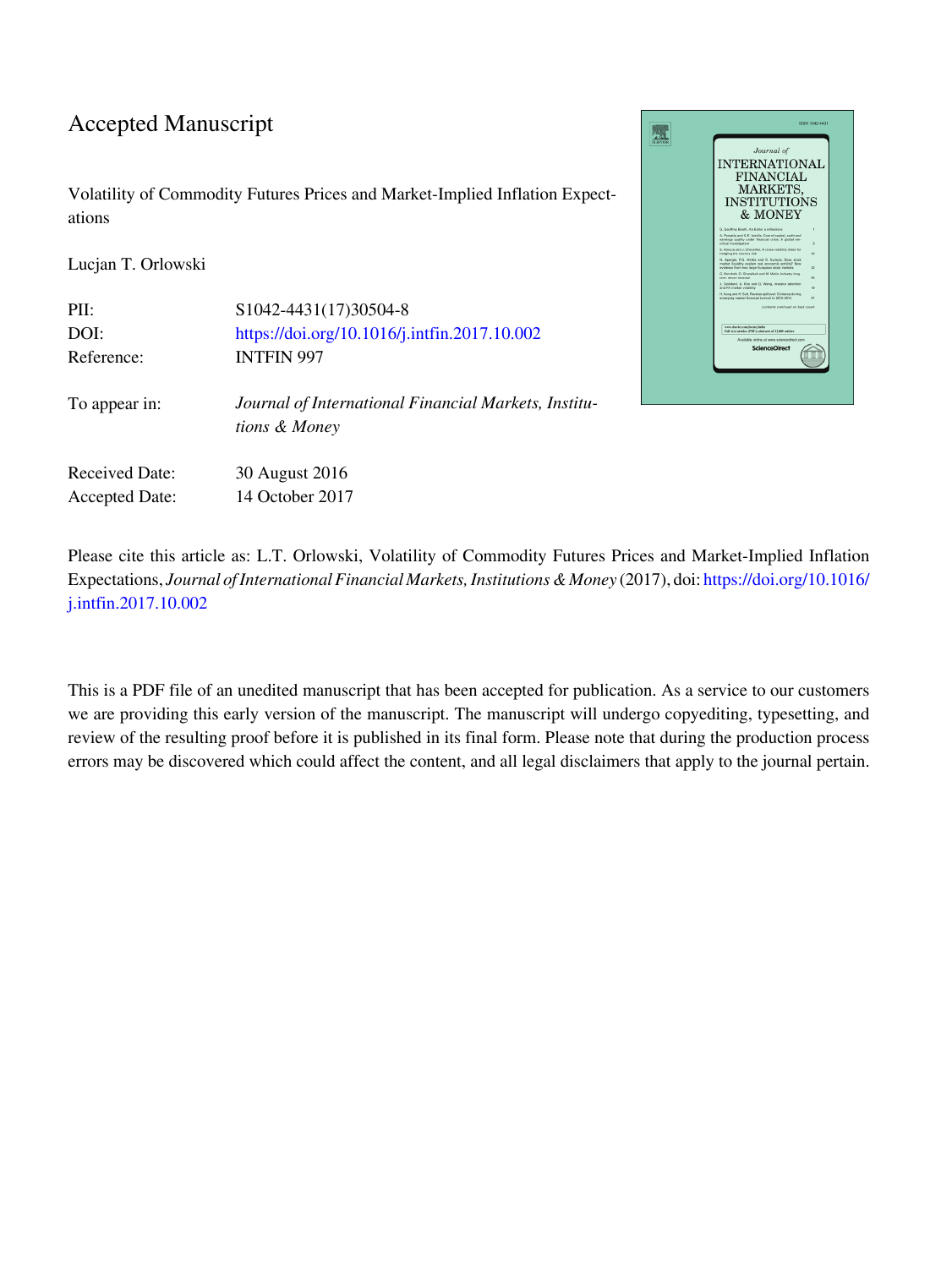### **Volatility of Commodity Futures Prices**

### **and Market-Implied Inflation Expectations**

by Lucjan T. Orlowski<sup>1)\*</sup>

#### **Abstract:**

This study examines intricate interplay between crude oil, copper and gold futures prices, and market-implied inflation expectations that are proxied by the breakeven inflation derived from the 5-year US Treasury Note yields. We perform the Bai-Perron multiple breakpoint tests, Bayesian VAR with impulse response functions and GARCH with GED parameterization tests on daily data for the sample period January 3, 2003 – March 26, 2015. The results show a strong causal impact of shocks in the breakeven inflation on West Texas Intermediate and Brent crude oil as well as copper futures prices, albeit to varied degrees during the examined sample period. At times of low market risk and highly liquid markets West Texas Intermediate and copper futures prices move in tandem with the 5-year breakeven inflation. Prices of Brent and gold futures move in the opposite direction to the market-implied inflation.

**Keywords:** commodity futures prices; breakeven inflation; Bayesian VAR; Bai-Perron multiple breakpoint regression; GARCH

### **JEL Classification: C58, G13.**

This version: September 2017

1) Sacred Heart University – Department of Economics and Finance \*Corresponding author: Sacred Heart University, Department of Economics and Finance, 5151 Park Avenue, Fairfield, CT 06825. USA. Tel. +1 203 371 7858. [OrlowskiL@sacredheart.edu](mailto:OrlowskiL@sacredheart.edu)

**Acknowledgement:** I wish to express gratitude to the CME Foundation for sponsoring this research project. I am indebted to Bluford Putnam, Kwamie Dunbar, W. Keener Hughen and Richard Levich and two anonymous referees for useful comments and suggestions, and to Monika Sywak, James Cooksey and Scott Gaffney for providing valuable research assistance. I remain solely responsible for all possible errors and omissions.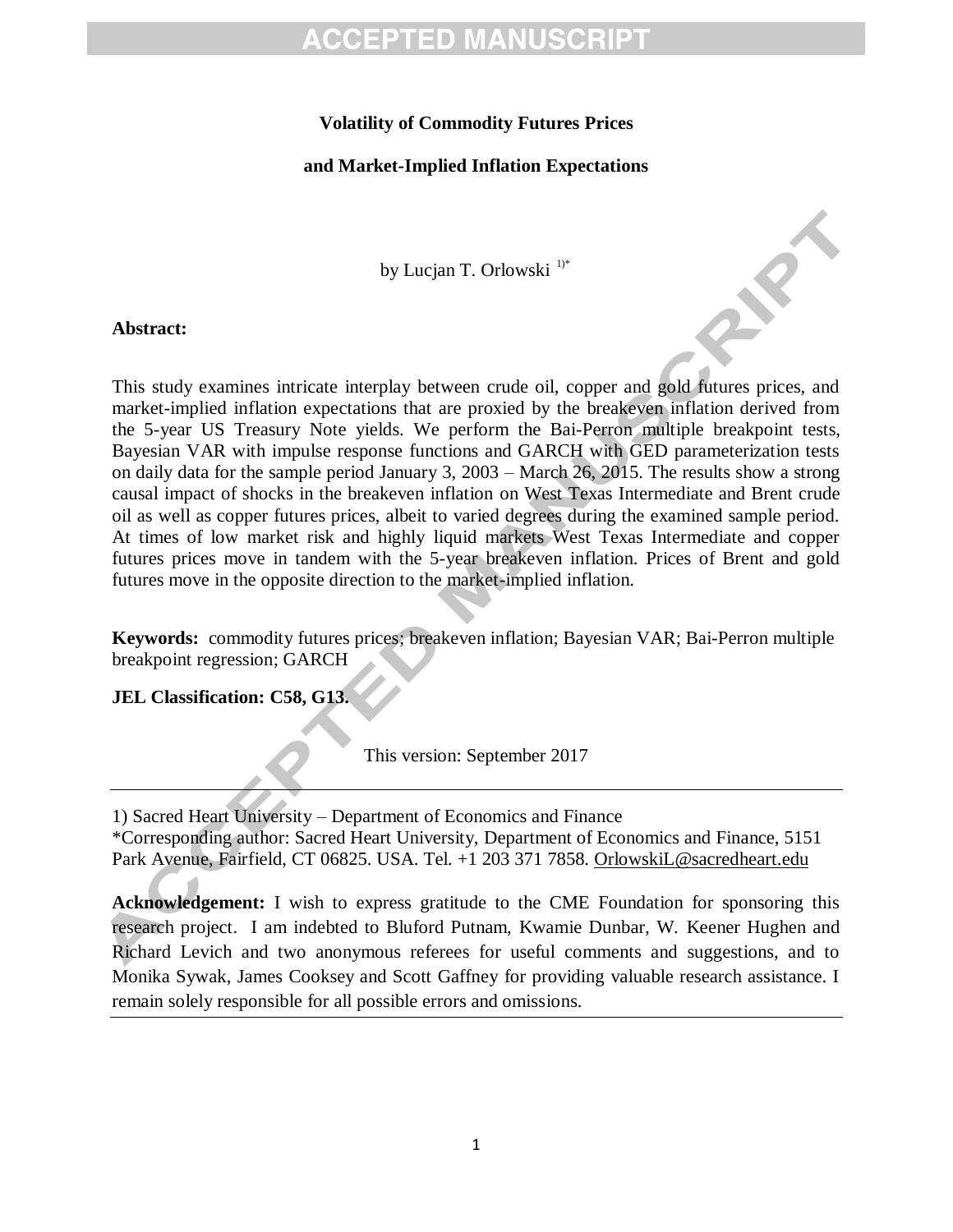### **Volatility of Commodity Futures Prices**

**and Market-Implied Inflation Expectations**

#### **Abstract:**

This study examines intricate interplay between crude oil, copper and gold futures prices, and market-implied inflation expectations that are proxied by the breakeven inflation derived from the 5-year US Treasury Note yields. We perform the Bai-Perron multiple breakpoint tests, Bayesian VAR with impulse response functions and GARCH with GED parameterization tests on daily data for the sample period January 3, 2003 – March 26, 2015. The results show a strong causal impact of shocks in the breakeven inflation on West Texas Intermediate and Brent crude oil as well as copper futures prices, albeit to varied degrees during the examined sample period. At times of low market risk and highly liquid markets West Texas Intermediate and copper futures prices move in tandem with the 5-year breakeven inflation. Prices of Brent and gold futures move in the opposite direction to the market-implied inflation.

**Keywords:** commodity futures prices; breakeven inflation; Bayesian VAR; Bai-Perron multiple breakpoint regression; GARCH

### **JEL Classification: C58, G13.**

This version: September 2017

**Acknowledgement:** I wish to express gratitude to the CME Foundation for sponsoring this research project. I am indebted to Bluford Putnam, Kwamie Dunbar, W. Keener Hughen and Richard Levich and two anonymous referees for useful comments and suggestions, and to Monika Sywak, James Cooksey and Scott Gaffney for providing valuable research assistance. I remain solely responsible for all possible errors and omissions.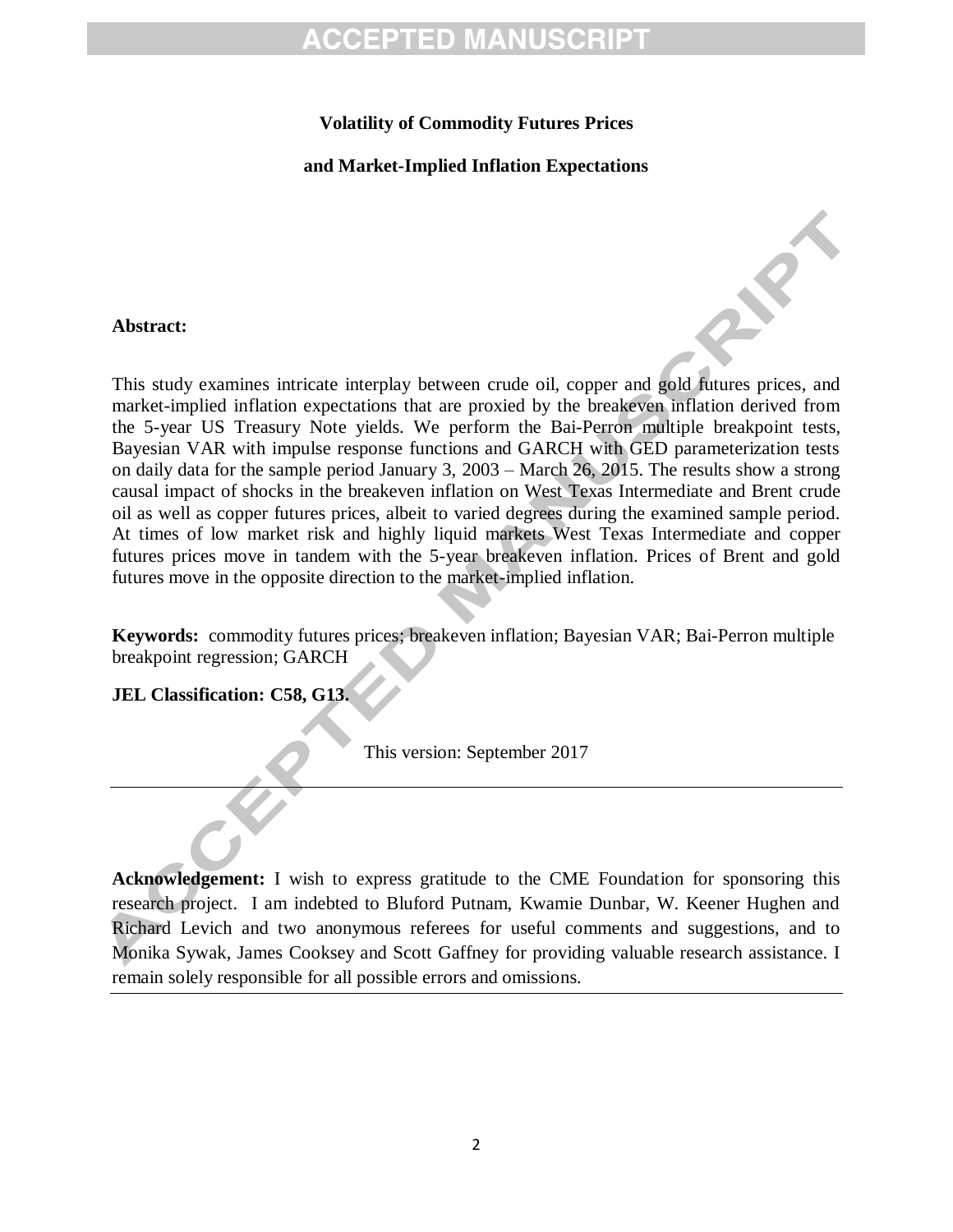#### **I. Introduction**

We aim to investigate the interplay between changes in selected commodity futures prices and market-implied inflation expectations proxied by the breakeven inflation (BEI). We apply the 5-year BEI rate, which represents a measure of expected inflation derived from 5-year Treasury Constant Maturity Securities and 5-year Treasury Inflation-Protected Constant Maturity Securities (TIPS). In essence, the 5-year BEI indicates the expected inflation over the next 5 year period by bond market participants.

We subscribe to the general notion that the market-implied inflation expectations have a pronounced impact on commodity futures prices, albeit to varied degrees and directions depending on the specific commodity and market risk conditions. We do not presume a reverse causality, i.e. an impact of changes in commodity futures prices on the market-implied inflation expectations.

There is an extensive body of literature examining the relationship between commodity prices and financial variables, mainly exchange rates, interest rates and equity prices. Among others, Blanchard/Gali (2007) discuss significant differences in reactions of oil prices to the macroeconomic fundamentals between the 1970s and 2000s. Lizardo/Mollick (2010) show that crude oil prices significantly and continuously explain changes in the US dollar (USD) exchange rate. Reboredo (2012), Ding/Vo (2012) and Fratzscher et al. (2014) argue that such causal impact becomes stronger at times of financial crises. Sari et al. (2012) provide evidence of pronounced short-run responses of metal futures prices and weaker reactions of oil prices to the USD exchange rate. Balcilar et al. (2017) focus on asynchronous co-movements between shocks in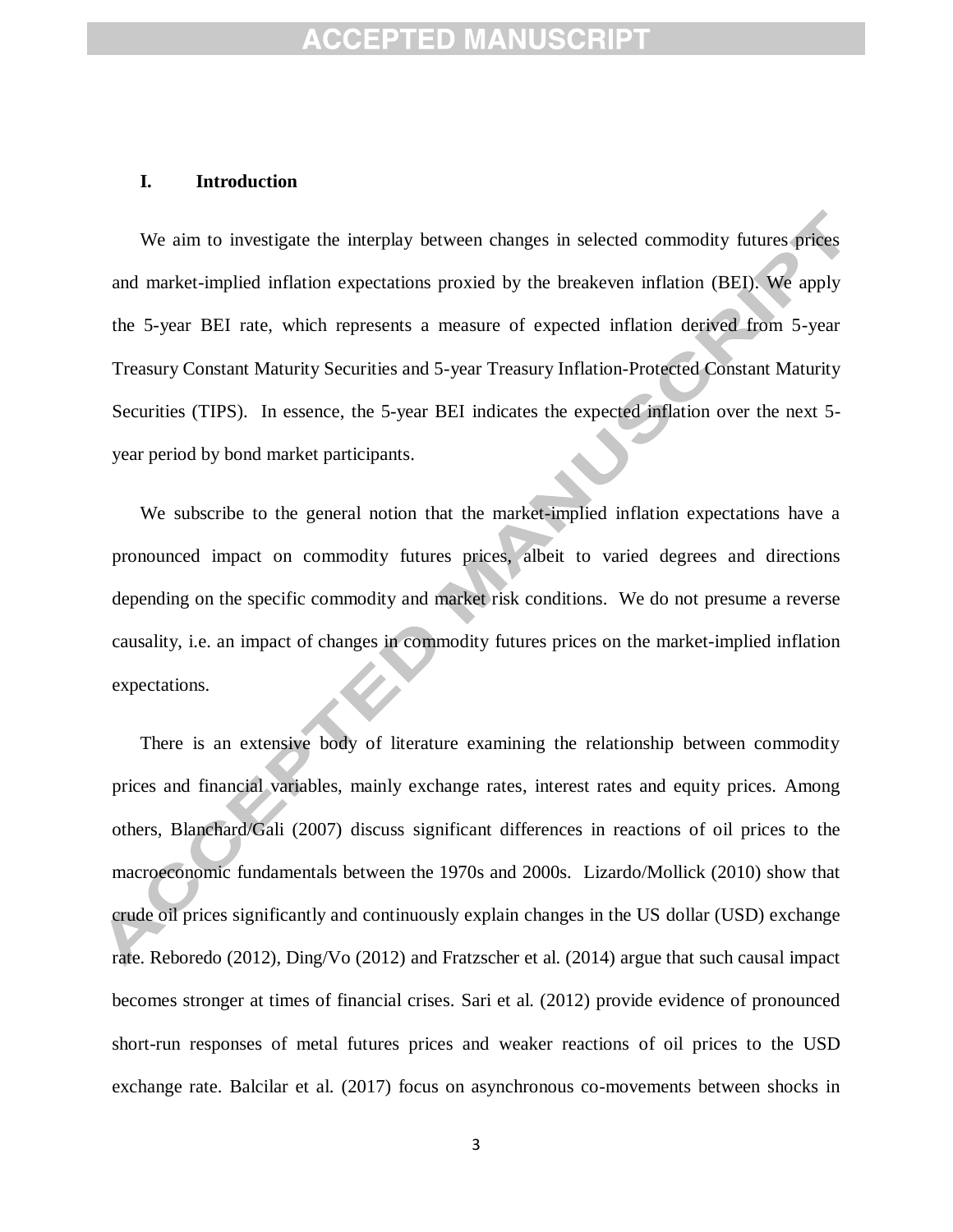S&P 500 equity prices and West Texas Intermediate (WTI) oil prices, arguing that stocks are driven mainly by permanent shocks, while oil prices are subject to both permanent and temporary disturbances. Investigating patterns of signal diffusion among different financial markets, Narayan et al. (2017) provide evidence of cross-market pricing transmission from gold, to bonds, to oil and subsequently to inflation, based on long-term (1950-2015) monthly data. Examining similar market reactions during the post-financial crisis period Batten et al. (2017) show that equity prices have moved in tandem with oil prices, particularly in Asian markets.

Nevertheless, the interplay between futures prices and inflation expectations has been addressed rather sparsely. Most of the empirical literature on this subject is based on lower frequency, monthly data and inflation expectations based on headline or core inflation measures. The novel aspect of our approach is the application of high frequency daily financial data (onemonth futures settlement prices) and the BEI-based inflation expectations measure. We have chosen two energy and two metal futures that are most frequently addressed in the empirical literature and market reports as being presumably tied to key financial variables including inflation expectations. Our four selected commodity futures include Brent and WTI crude oil, copper and gold. Our daily database includes 3074 observations for futures prices and the 5-year BEI during the January 3, 2003 – March 26, 2015 sample period. The starting point of our sample period coincides with the earliest availability of data for the 5-year BEI. We have also tested the longer-term, 10-year BEI and decided not to use it in our paper, as its rather smooth trajectory over the long-range expectations horizon weakens the connection with daily changes in commodity futures prices. Moreover, long-term inflation expectations embedded in the 10 year BEI are mainly affected by central banks' credibility and overall ability to control inflation, while medium-term expectations reflected by the 5-year BEI carry information about market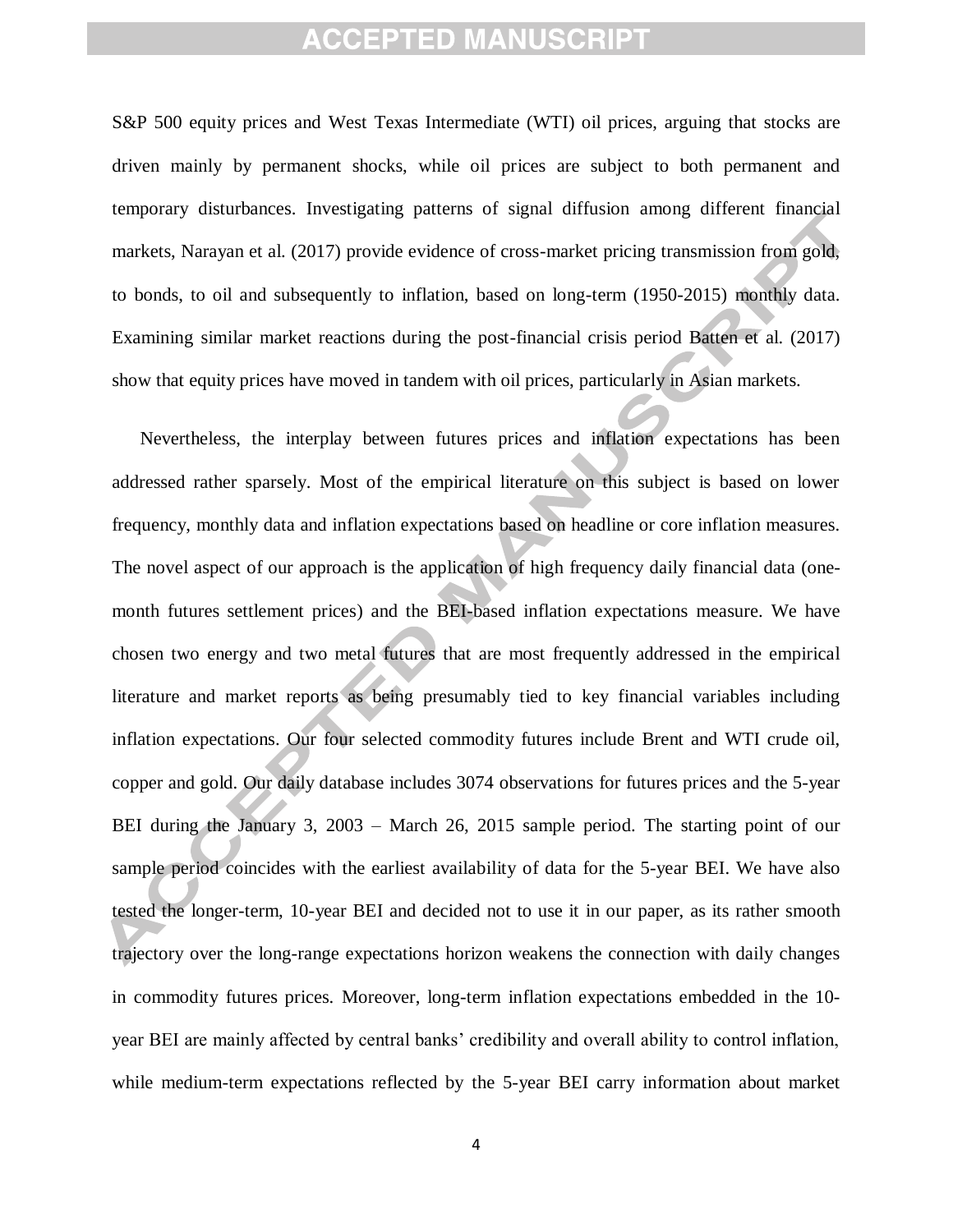news and forecasts (Gürkaynak et al., 2010; Cunningham et al., 2010; Strohsal/Winckelmann, 2015).

In addition to testing time responses, we examine the varied degrees of responses of individual futures prices to BEI. We perform the stationary ordinary least-squares (OLS) regression, subsequently augmented with the Bai-Perron multiple breakpoint (MBP) tests that enable us to analyze the intricate interplay of our variables at different sub-periods and varied financial stability conditions. We also conduct the conditional volatility testing of these relationships by employing the generalized autoregressive conditional heteroscedasticity  $GARCH(p,q)$  tests with the general error distribution (GED) parameterization, which allows us to estimate the degree of leptokurtosis (i.e. tail risks) in the conditional volatility series.

Based on the prior available empirical research and market reports that we review in the literature section of our paper, we initially assume that inflation expectations have a pronounced positive impact on crude oil and copper futures prices, and a weaker positive impact on gold prices. We further assume that the causal reactions between the breakeven inflation and futures prices are seemingly different at normal (tranquil) versus turbulent market periods. We hypothesize that at times of financial distress the interactions between inflation expectations and commodity futures become weakened, somewhat suppressed by higher market risk.

Section II provides a brief survey of pertinent literature. In Section III, we identify and discuss the specific variables and describe our database. We believe that prior to devising an appropriate model and performing its empirical testing, we ought to analyze causal reactions and impulse responses between shocks in commodity futures prices and shocks in BEI. These mutual responses are shown and analyzed in Section IV. Our baseline analytical model is presented and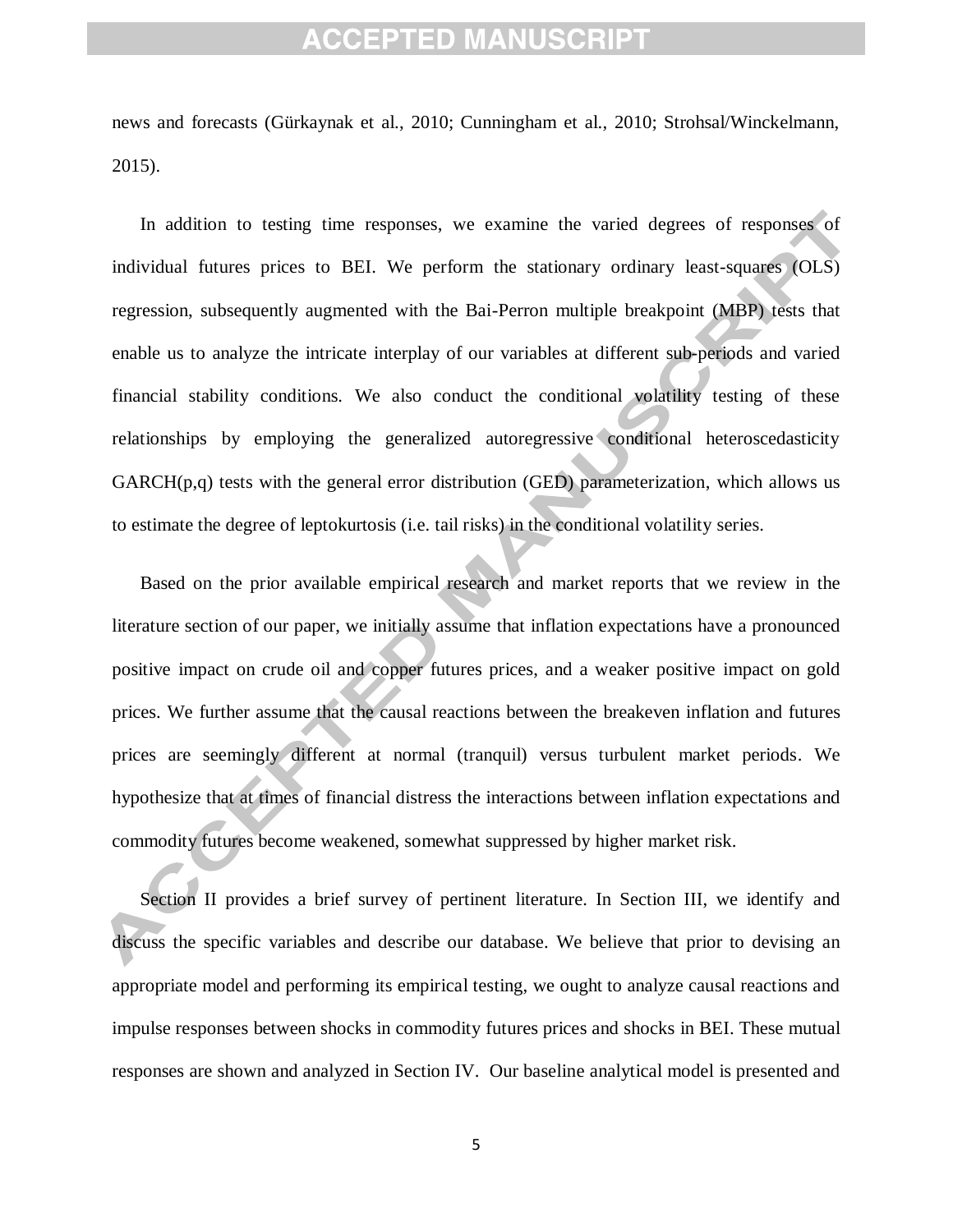tested with a stationary OLS in Section V. Subsequently, in Section VI we conduct a MBP regression to detect structural breaks from data. In Section VII we perform the GARCH conditional volatility analysis. Section VIII summarizes our key findings.

#### **II. Literature Overview**

The literature examining the relationship between commodity futures prices and various economic and financial variables is quite extensive. However, most of these studies address linkages between gold and oil futures prices on the one side, and interest rates and exchange rates on the other. The association of futures prices with market-implied inflation expectations is sparsely analyzed. In particular, only the most recent studies consider market-implied inflation expectations based on break-even inflation measure that is derived on the basis of Treasury Inflation-Protected Securities (TIPS) first introduced by the US Treasury only in 1997. The consistent BEI data have become available as of 2003.

The early dominant view was that BEI-based inflation expectations measure was less accurate in predicting inflation than inflation expectations derived more directly from real and nominal yield curves, particularly at turbulent market periods as argued by Adrian and Wu (2009). They attributed this inaccuracy to the markets for TIPS being considerably less liquid than those for nominal on-the-run Treasuries. However, as argued by Söderlind (2011), BEI is gaining traction among monetary policy-makers and security investors as an accurate predictor of expected inflation. It is because changes in BEI are not only caused by the expected inflation but can also be affected by shifts in inflation risk and liquidity risk premium.

Several studies point out to a discernible impact of oil shocks on short- and long-term inflation expectations embedded in yields of U.S. Treasury securities. Among others, Celasun et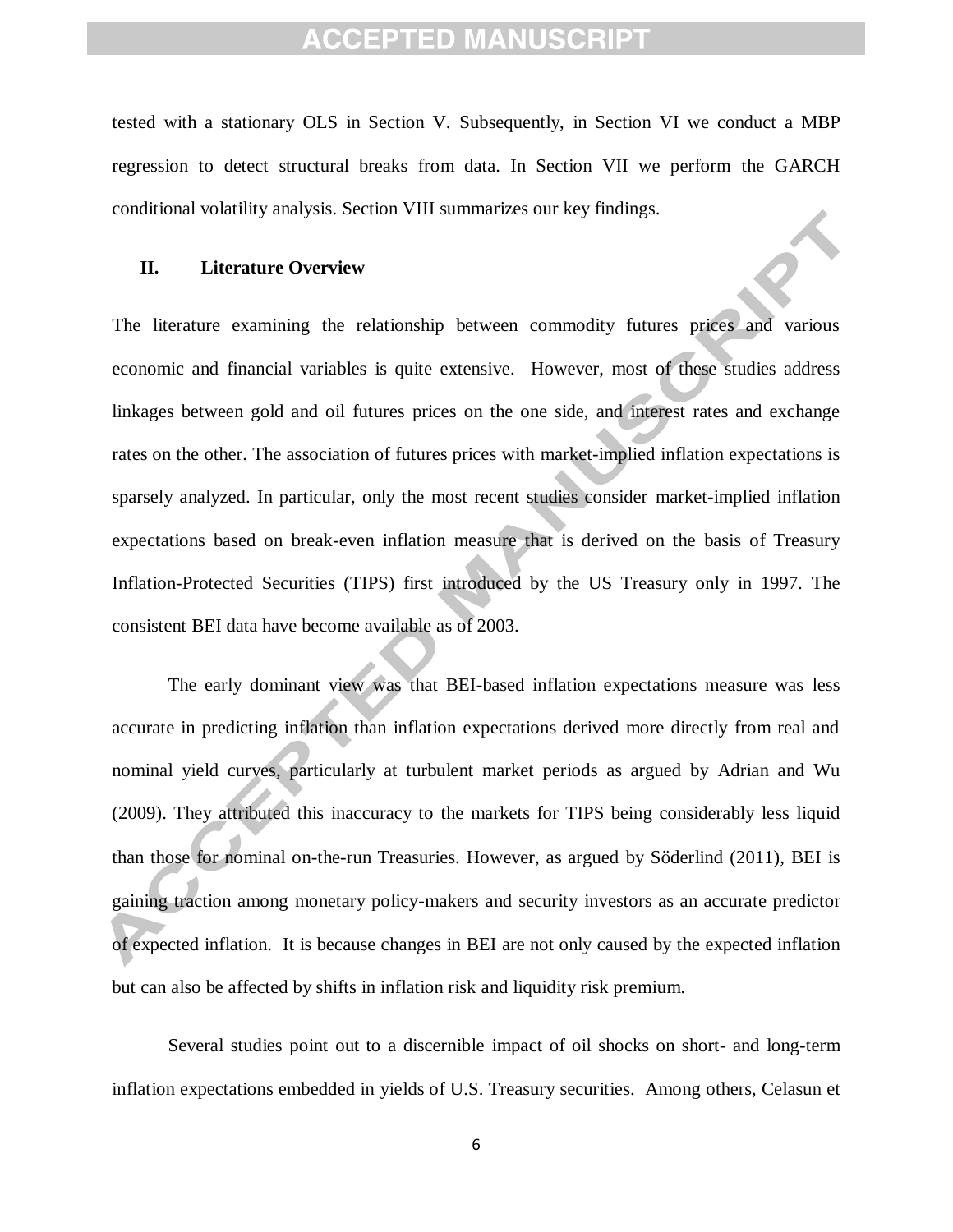al. (2012) suggest that "oil price shocks have a statistically significant, albeit economically small impact on longer-term inflation expectations". They further argue that this relationship has become stronger in the aftermath of the 2008 financial crisis - the intensity of which they attribute to heightened inflation uncertainty and to the expansionary monetary policy. A stronger correlation between changes in futures prices and inflation expectations at times of financial distress is also shown by Lumsdaine (2009). This co-movement is particularly discernible for shorter-term inflation expectations as measured by shorter maturity BEI. As argued by Lumsdaine (2009), changes in oil futures prices have a greater influence on near-term than on longer-term inflation expectations.

While the interplay between futures prices and market-implied inflation expectations has been analyzed more recently (Celasun et al., 2012), the relationship between futures prices and lower-frequency inflation measures based on headline and core inflation indexes has been widely discussed in the literature before. An earlier study by Blanchard and Gali (2007) shows that the response of inflation expectations to the shocks in oil prices significantly decreased during the 1973-2005 sample period. They attribute this decrease to the declining share of crude oil and related products in both global consumption and production. They also point out a decrease in real wage rigidities and the improved credibility of monetary policy as plausible causes for these dynamic changes. Their conclusions are questioned by Bhardwaj et al. (2015) who provide evidence that prices of commodities are increasingly positively correlated with inflation, while a correlation between prices of stocks and bonds with inflation is considerably weaker.

In a similar vein to Blanchard and Gali, Clark and Terry (2009) show a diminishing response of the economy-wide headline and core inflation to shocks in crude oil prices. They argue that this weakening relationship is caused by a decreased responsiveness of monetary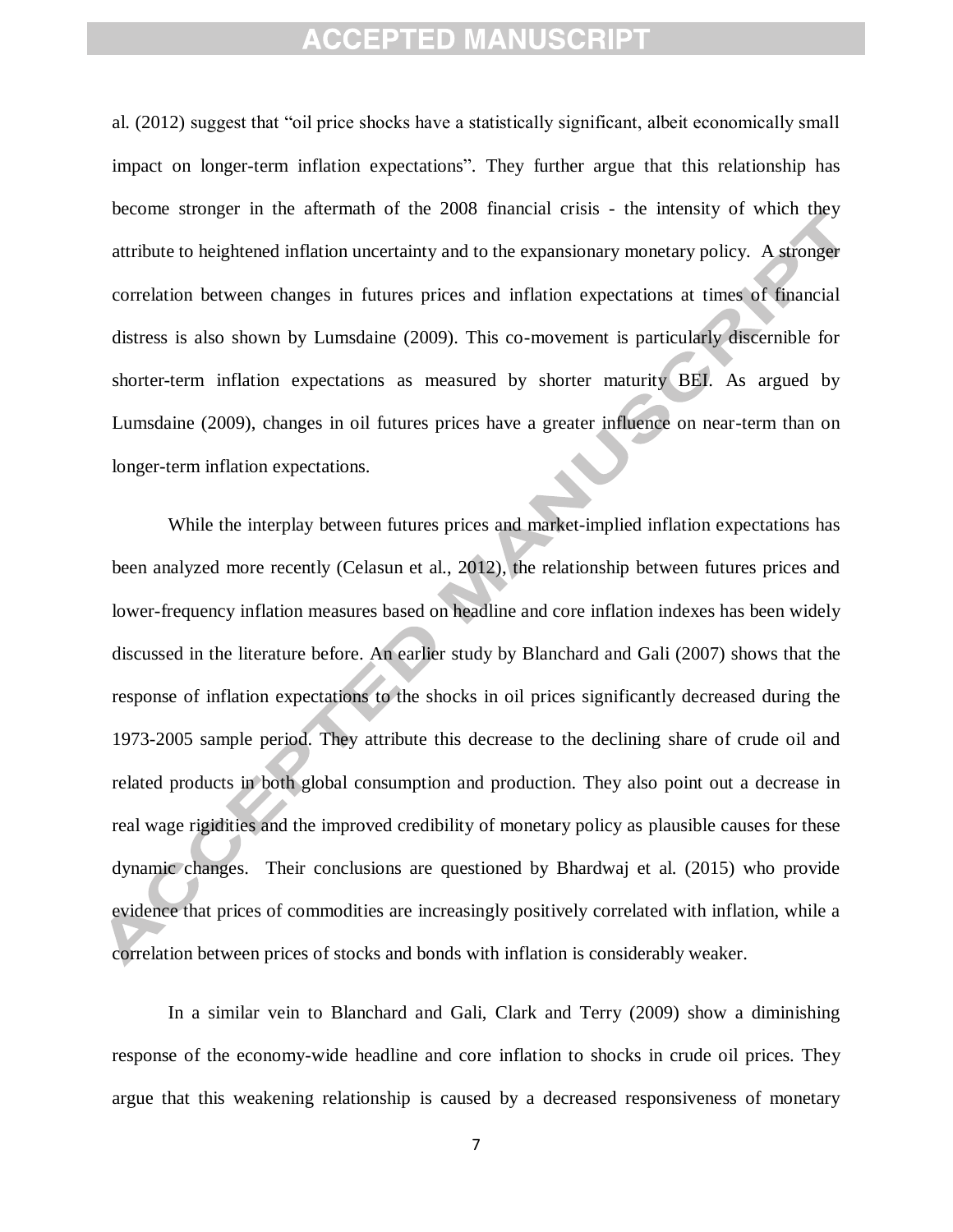policy to energy inflation, a reduction in the consumption of oil, a reduction in real wage rigidity and, in general, the beneficial effects of a low-inflation environment. Their results shall be interpreted with caution, since their empirical exercise covers the period ending by the second quarter of 2008 and does not account for the post-recession trends in the relationship between oil prices and inflation expectations.

In a broader scope of research, there is evidence that changes in inflation expectations, along with changes in other macroeconomic fundamentals and market risk indicators (such as CBOE VIX volatility index) are significantly related to changes in crude oil prices. Among others, Chiang et al. (2014) find that oil price risk is significantly related to changes in the rate of inflation, among other tested macroeconomic factors including stock market volatility, industrial production and GDP growth, and unemployment changes. There is also evidence that higher market risk perceptions reflected by the elevated VIX tends to suppress commodity futures returns. Gozgor et al. (2016) show that the negative causal relationship between market risk and commodity futures returns is particularly pronounced for corn and soybean futures.

There is a consensus in the literature that crude oil prices are very sensitive to changes in financial asset prices. Pass-through effects of changes in financial asset prices onto oil prices are carried via exchange rates. Among others, Zhang (2013), Fratzscher, et al. (2014) and Orlowski (2016) point out that there is a significant causality between oil price and the US dollar exchange rate in both directions. Fratzscher, et al. (2014) show an inversely related response of the exchange rate to shocks in oil prices, as well as the transmission of the exchange rate shocks into oil prices. They further show the negative correlation between oil prices and the US Dollar exchange rate since the early 2000s, particularly during the recent financial crisis.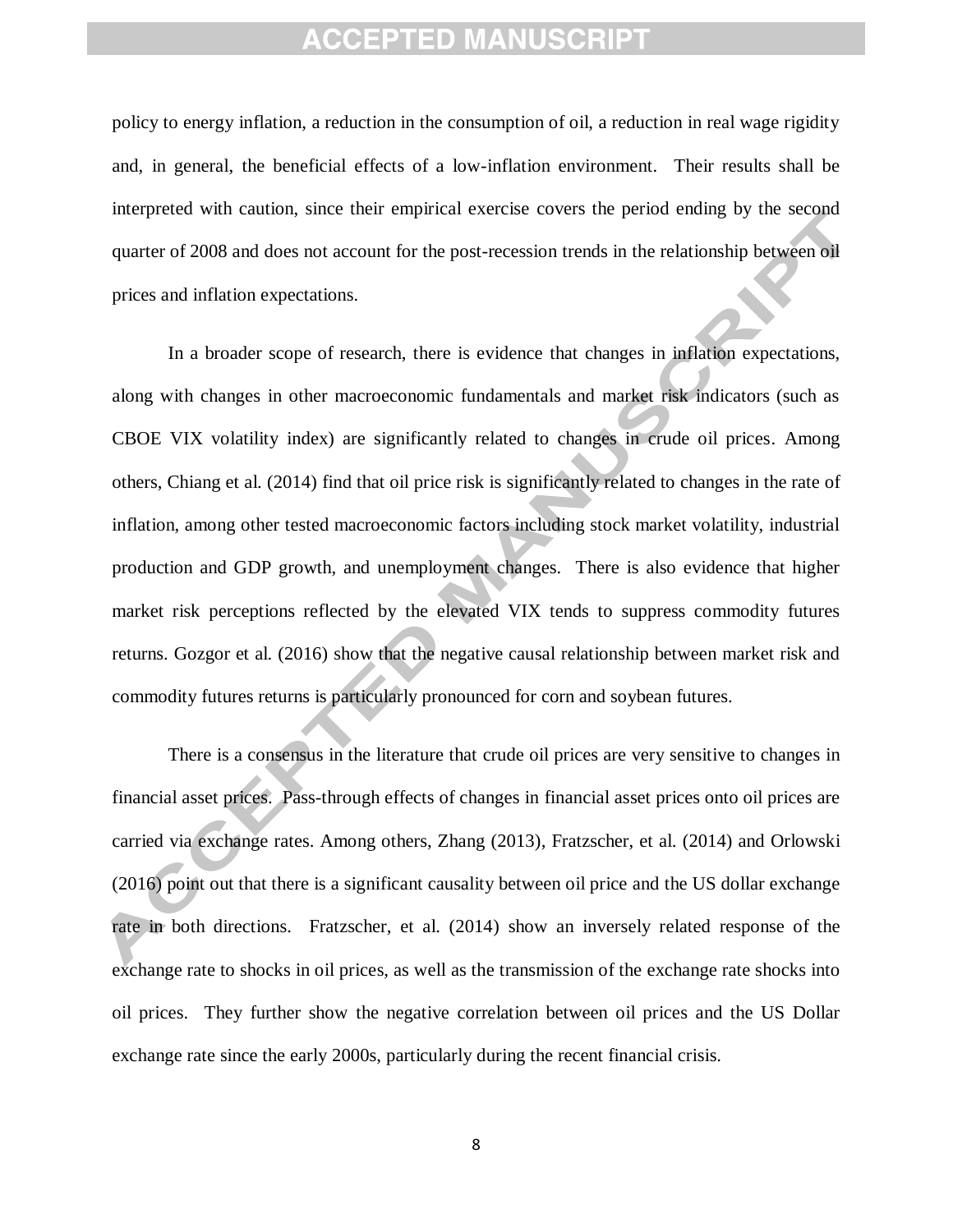There is a general belief in the literature that the pass-through effects of oil prices into the USD value in key international currencies depend on the disruptions in the supply of crude oil and on the volatility of oil demand caused by global economic shocks. Allegret et al. (2015) highlight the impact of shocks in oil demand on exchange rates. They downplay the supply-side pass-through process claiming that the impact of supply shocks on the volatility of oil prices as well as the exchange rates is marginal. Based on their examined 1988-2003 sample period they claim that the real currency appreciation effects caused by the demand-driven rise in oil prices are only confined to some currencies. They also point to the role of endogenous structural changes in the oil market and macroeconomic policies as important driving forces behind the adjustments of real exchange rates to oil price shocks.

A noteworthy contribution to understanding uncertainty of commodity prices is made by Joëts et al. (2015). They assume that commodity price uncertainty is endogenous with respect to macroeconomic activity. In particular, the 2007-08 period of heightened oil price uncertainty resulted from global business cycle and macroeconomic uncertainty. However, the increased price uncertainty has not been necessarily accompanied by high volatility in oil prices. This leads them to conclude that the oil price uncertainty is linked to predictability rather than to price volatility. Just like oil, copper prices are very sensitive to macroeconomic uncertainty since copper is widely used for industrial purposes and its price often serves as an indicator of global economic development. Regarding gold, its response to macroeconomic uncertainty is more transient. During economic downturns, while inflation decreases, the gold price tends to overshoot as it is normally used as a hedge by investors.

With respect to inflation expectations, Ranson (2014) and Narayan et al. (2017) consider gold as a leading indicator of CPI-based inflation. They argue that other commodities are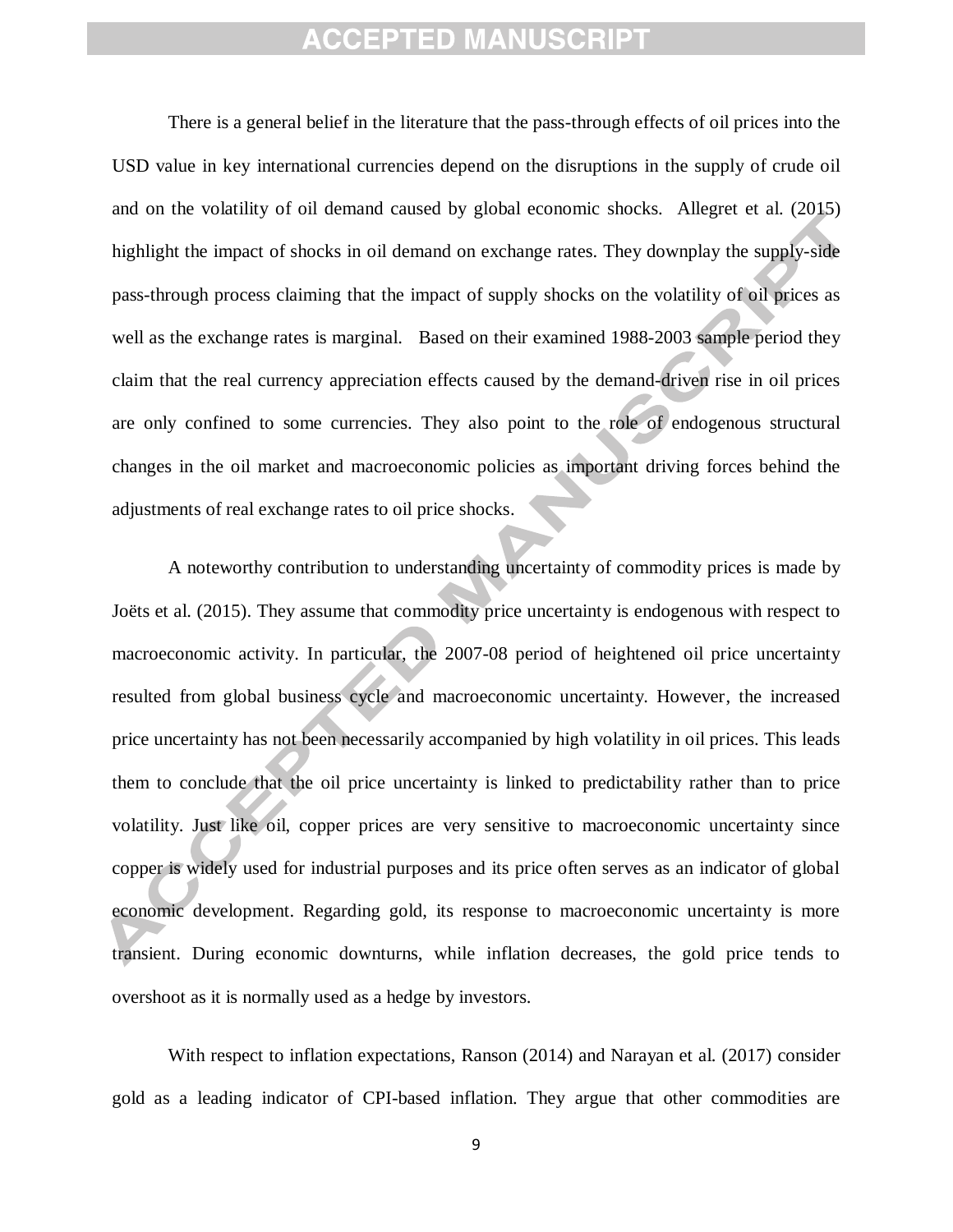correlated with gold but respond with different time-lags. While lagging behind gold, other commodity prices perform in advance of inflation.

In sum, the literature examining the link between commodity prices and inflation focuses predominantly on the headline or core inflation captured by low frequency data. We focus on market-implied inflation expectations proxied by the daily BEI data series<sup>1</sup>. As markets for Treasury Inflation-Protected Securities have matured, longer BEI-based inflation expectations data series are available. The improved BEI predictability of future inflation has motivated us to better capture the dynamic, changeable responses of commodity futures prices to changes in inflation, both in normal and stressful market times.<br>III. Variables and Data

#### **III. Variables and Data**

 $\overline{\phantom{a}}$ 

We investigate the relationship and specific interactions between the four selected commodity futures prices and market-implied inflation expectations proxied by BEI. Our database includes 3074 observations during January 3, 2003 - March 26, 2015 sample period. We use Bloomberg daily one-month settlement prices data for Brent and WTI crude oil, copper and gold. We use the 5-year BEI data available from the Federal Reserve Bank of St. Louis' Economic Data (FRED). All data series are entered in their first differences, as they are all nonstationary at their levels as indicated by our preliminary conducted Augmented Dickey-Fuller unit root tests (not displayed in the paper).

<sup>&</sup>lt;sup>1</sup> The market-implied inflation expectations have a number of advantages over survey-based inflation indicators. They are derived from asset prices and available daily; they are based on real money quotes; they reveal expectations of numerous market participants and across a wide range of forecast horizons (Cunningham et al., 2010).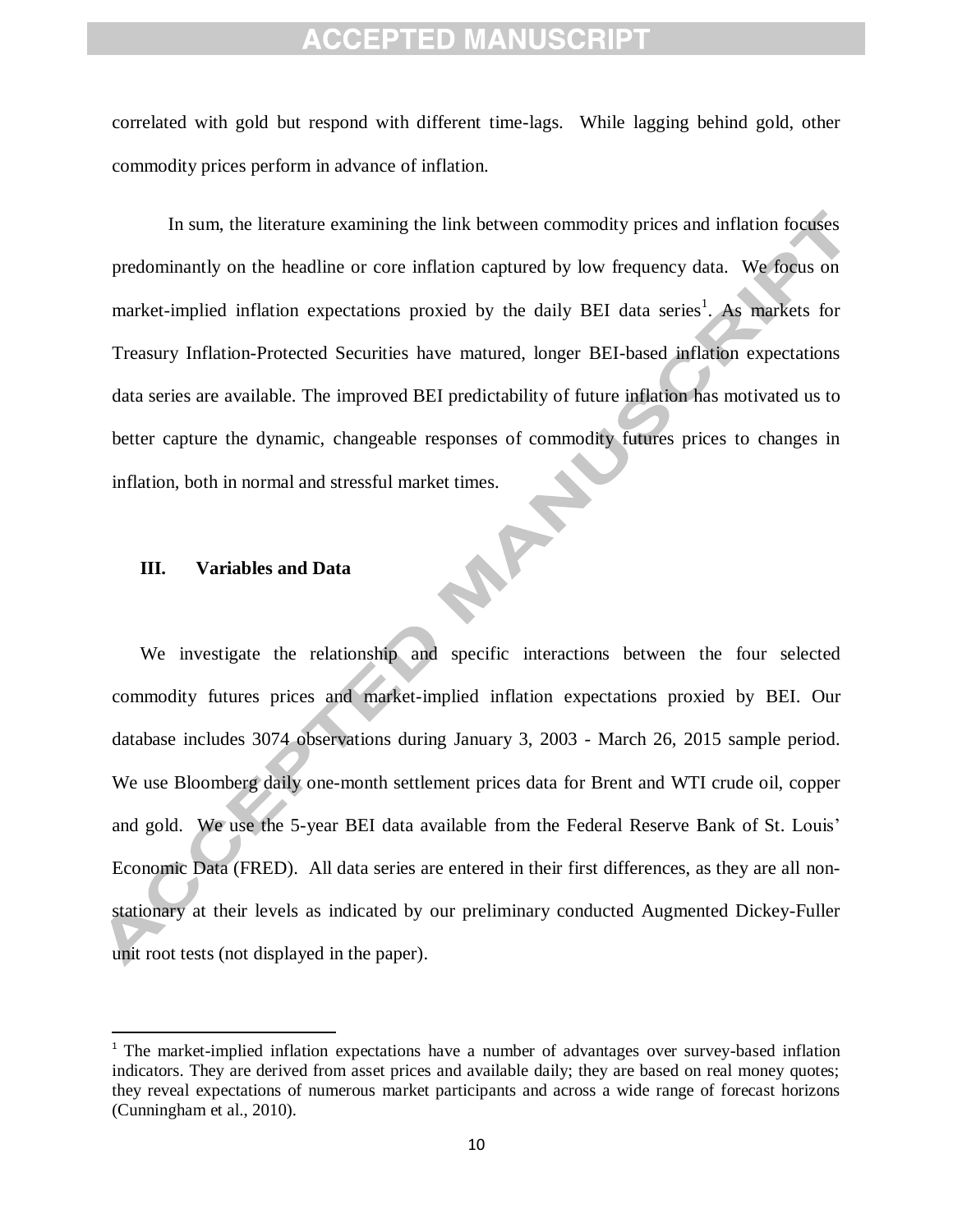We employ a range of econometric methods for empirical testing. As a first step, we intend to learn about causal interactions between BEI and the selected futures prices, along with their optimal lag structure. This information is essential for a proper design of our model reflecting association between commodity futures and market implied inflation expectations. In order to examine causal interactions and optimal lags, we employ the structural Bayesian vector autoregression (BVAR) model. Its lag structure is optimized by minimizing the Akaike information criterion. In conjunction with the obtained BVAR system, we estimate accumulated impulse response functions that show the cumulative dissemination of shocks between the tested variables over the period of eight days. Based on the impulse response functions, we propose a model reflecting bi-variate relationship between the selected futures prices as dependent variables and BEI as a common regressor. The model is first tested with the stationary OLS regression and subsequently with the Bai-Perron MBP regression. The obtained breakpoints enable us to shows significantly different functional relationships between futures prices and BEI during the obtained sub-periods.

We close our analysis by focusing on the conditional volatility dynamics in the investigated bivariate relationships between the selected futures prices and market-implied inflation expectations. We employ the  $GARCH(p,1)$  model with GED parameterization for this purpose. In our preliminary tests, we have attempted to use higher-order GARCH variance q terms. However, the optimized GARCH p and q orders with the minimum Akaike Information Criterion  $(AIC)$  have led us to choose the  $GARCH(p,1)$  specification. The inclusion of GED parameters has consistently proven to be valid, as all the tested data series have displayed some degree of leptokurtosis (tail risks) shown by the obtained GED coefficients all being less than 2.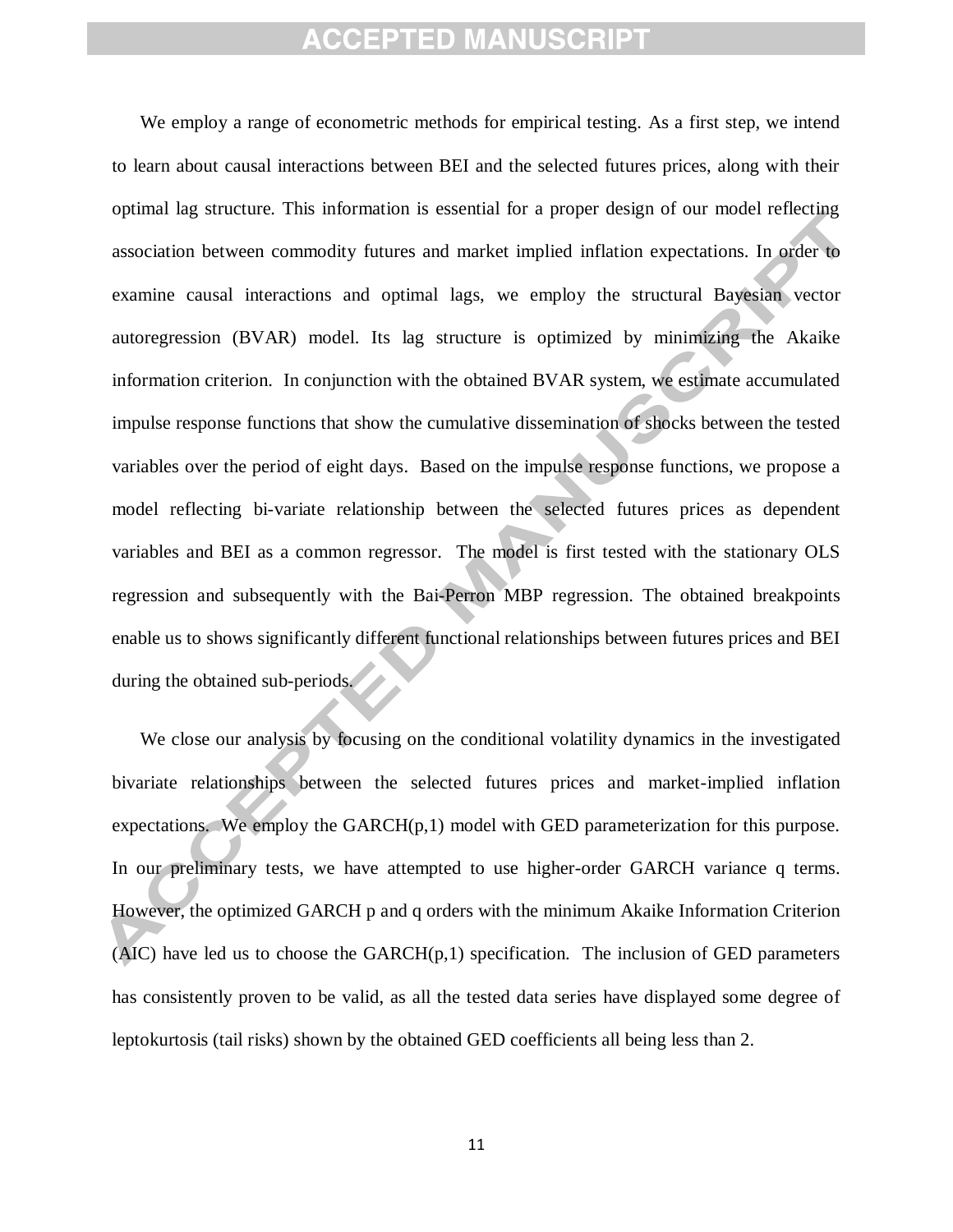#### **IV. Causal Interactions between Breakeven Inflation and Futures Prices**

In order to properly design our analytical model reflecting co-movements between commodity futures prices and BEI we begin with the analysis of optimized causal reactions between these variables. For this purpose, we employ a BVAR system estimation for the set of daily data of futures prices and the 5-year breakeven inflation. We choose 5 lagged terms in the BVAR system, is implied by a minimized SIC.

From the BVAR(5) system, we derive impulse response functions that show diffusion of lagged responses of individual variables to a Cholesky one-standard-deviation shock in each of these variables. In Figure 1, we show accumulated responses of BEI to shocks in each of the commodity futures prices in the upper four graphs, as well as the accumulated responses of futures prices to a shock in BEI in the lower four graphs. In the case of gold (the lower left-side graph), we have chosen the change in the log in the Hodrick-Prescott (H-P) trend in its futures price, as the inclusion of the de-trended data series with a cyclical noise component in preliminary tests did not show any significant reactions. In the remaining cases, we use changes in logs of futures prices in response to daily changes in BEI. The accumulated impulse responses shown in the bottom row are for WTI, copper and Brent crude oil from the left to the right graphs respectively.

….. insert Figure 1 around here …..

There is clear evidence that changes in BEI do not respond to shocks in any of the commodity futures prices, as shown by the four upper graphs in Figure 1. Our VAR exercise does not confirm findings expressed in the literature among others by Engemann, et al. (2011)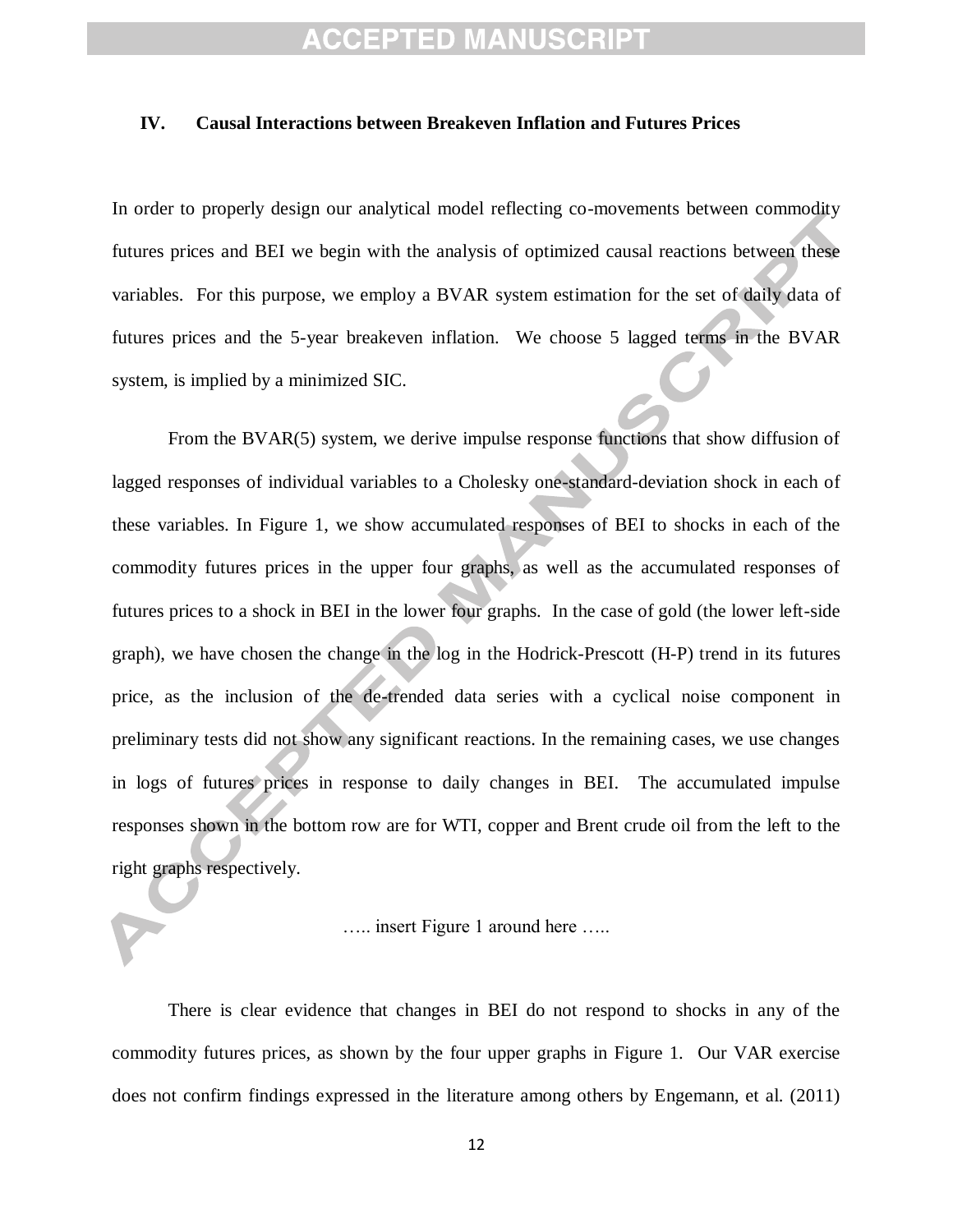and Ranson (2014) of prevalent pass-through effects of commodity futures prices into inflation expectations. Evidently, based on our high-frequency data analysis, reactions in financial markets differ from the pass-through effects in the real economy.

The opposite causal reactions between commodity futures prices and BEI are pronounced. There is a mild, positive response of the (H-P) trend in gold futures to a shock in BEI. The accumulated response is not instantaneous as it takes at least four to seven days to become discernible. More importantly, our analysis shows a strong negative response of WTI crude oil futures prices to a shock in BEI. Specifically, a positive one-standard deviation shock in BEI tends to drive down WTI futures price. This response is rather immediate and it tends to accumulate over the displayed eight-day response period. There is also a negative response of the Brent crude oil price to a shock in BEI, but the magnitude of this response is much weaker and less immediate than that for WTI. In contrast, the response of copper futures price to a shock in BEI is positive and strong.

Our BVAR and impulse response analysis leads us to believe that the negative response of crude oil futures to shocks in BEI may stem from implications of a weaker demand for oil induced by a surge in the expected inflation. In the case of copper, a positive shock in BEI seems to induce a stronger demand for this metal that is extensively used in the industrial sector. In sum, the obtained causal reactions prompt us to devise an analytical model that would examine changes in futures prices in response to changes in BEI.

### **V. A Baseline Model with Financial Crisis Effects**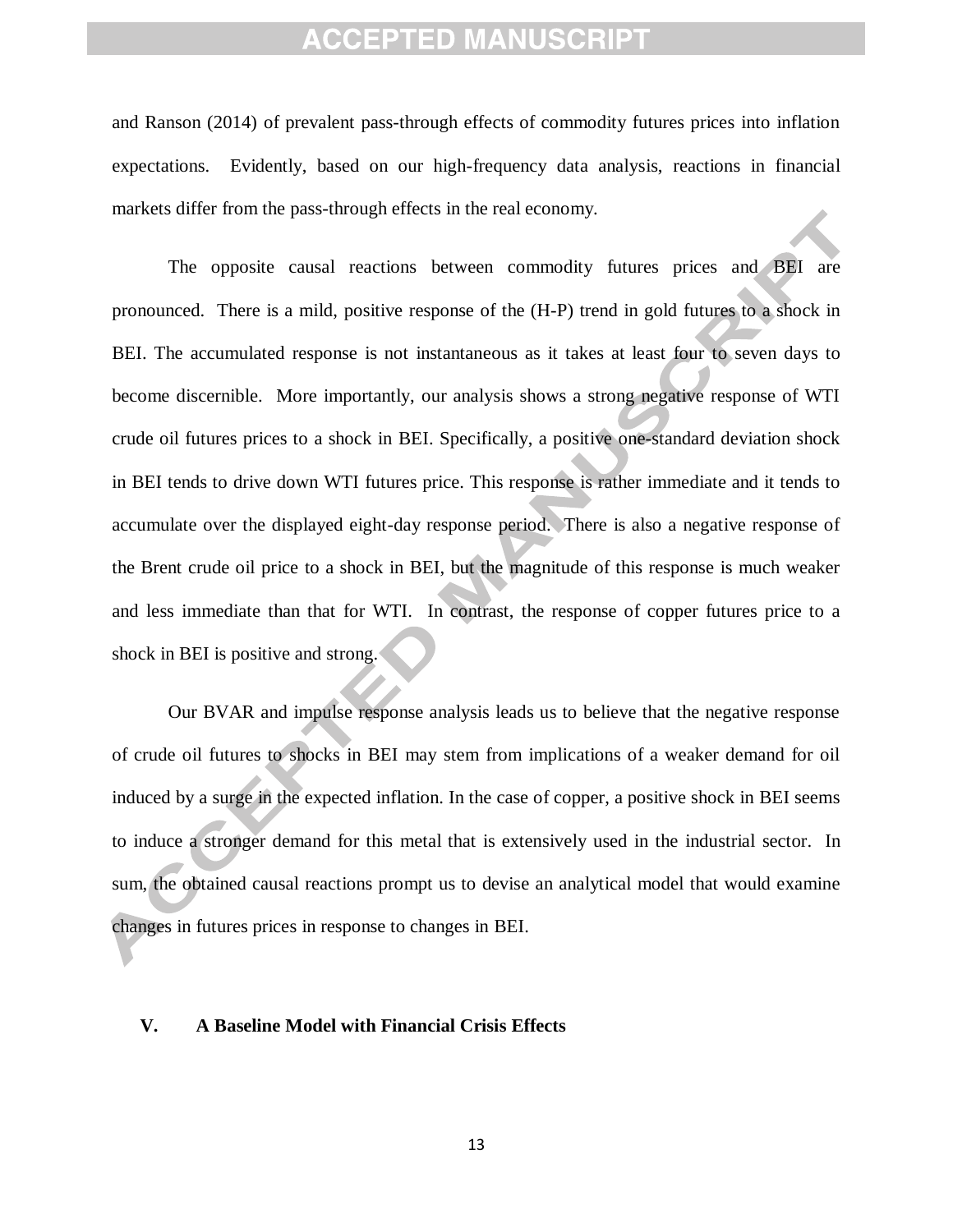Following the above finding of BEI affecting futures prices, we propose a baseline model specified as:

$$
\Delta \log FP_t = \beta_0 + \beta_1 \Delta \pi_t^* + \mu_t \tag{1}
$$

where  $FP<sub>t</sub>$  is the futures' price for an individual commodity,  $\pi<sub>t</sub><sup>*</sup>$  is 5-year BEI and  $\mu<sub>t</sub>$  is the error term.

We further test the argument that there is a pronounced impact of turbulent market (high market risk) periods on the functional relationship between inflation expectations and commodity prices (Blanchard/Gali, 2007; Allegret, et al., 2015; Bhardwaj, et al., 2015). To test its validity for market-implied inflation expectations, we include a turbulent market dummy variable *TMD*<sup>*t*</sup>, along with its interactive variable with BEI in our model:

$$
\Delta \log FP_t = \beta_0 + \beta_1 \Delta \pi_t^* + \beta_2 TMD_t + \beta_3 (TMD_t^* \Delta \pi_t^*) + \mu_t
$$
\n(2)

The  $\mathit{TMD}_t$  variable is obtained by performing a Bai-Perron threshold test of L+1 vs. L sequentially determined thresholds, for the daily series of CBOE VIX market volatility index for the longest available period of March 31, 1983 – March 26, 2015. While performing the threshold test on VIX, we have allowed a maximum of one threshold and error distributions to differ at the obtained two levels. The test has generated a VIX threshold of 23.89, thus our *TMD<sup>t</sup>* dummy variable assumes the value of 1 at turbulent market days of VIX exceeding this level and 0 for the tranquil market days of VIX being equal or below this threshold. The stationary OLS estimations of Eqs. 1 and 2 are shown in Table 1. The OLS estimation of our baseline model (Eq.1) suggests that there is a strong, direct relationship between changes in the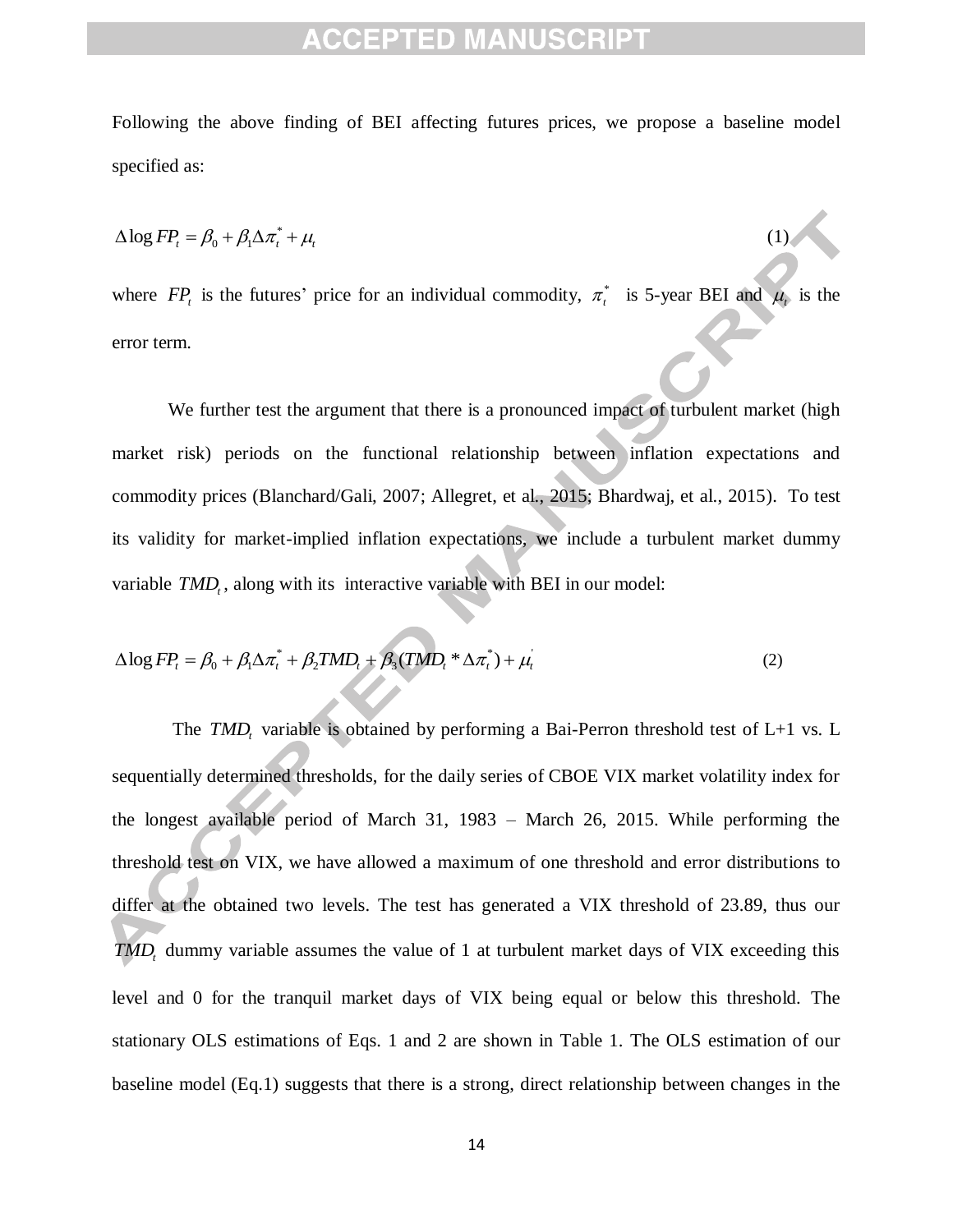5-year BEI and changes in WTI oil as well as copper futures prices, which is roughly consistent with the findings of Celasun, et al. (2012), Rudarakanchana (2014) and Bhardwaj, et al. (2015). The OLS estimation shows no significant relationship between changes in BEI and the Brent crude oil as well as gold futures prices.

….. insert Table 1 around here …..

The inclusion of the *TMD*<sub>*t*</sub> variable (Eq. 2) has a meaningful impact on the relationship between the breakeven inflation and the WTI oil price. As proven by the positive sign of  $\hat{\beta}_1$  and the negative sign of the interactive term coefficient  $\hat{\beta}_3$ , changes in WTI futures prices move in tandem with changes in BEI at normal market periods, but they move against each other at times of financial distress. This leads us to believe that increases in BEI drive up WTI futures prices at normal market periods, but they are significantly associated with declining WTI prices at turbulent market times. Perhaps more realistically, the stressful market conditions, particularly the financial crisis episodes may entail a combination of lower inflation expectations but elevated commodity futures prices due to capital flows to futures markets, as also confirmed by Chiang, et al., (2015). In addition, there is a strong direct relationship between BEI and copper futures prices estimated in the OLS regression. However, at times of financial distress copper futures prices fall significantly (as implied by the negative sign of the estimated  $\hat{\beta}_2$  coefficient), although their interaction with BEI (the  $\hat{\beta}_3$  term) is not significant.

In sum, we detect a statistically significant positive impact of market-implied inflation expectations on the WTI crude oil and copper futures prices, and no discernible impact on gold or Brent crude oil futures. Nevertheless, the obtained direct relationship is time-sensitive; it is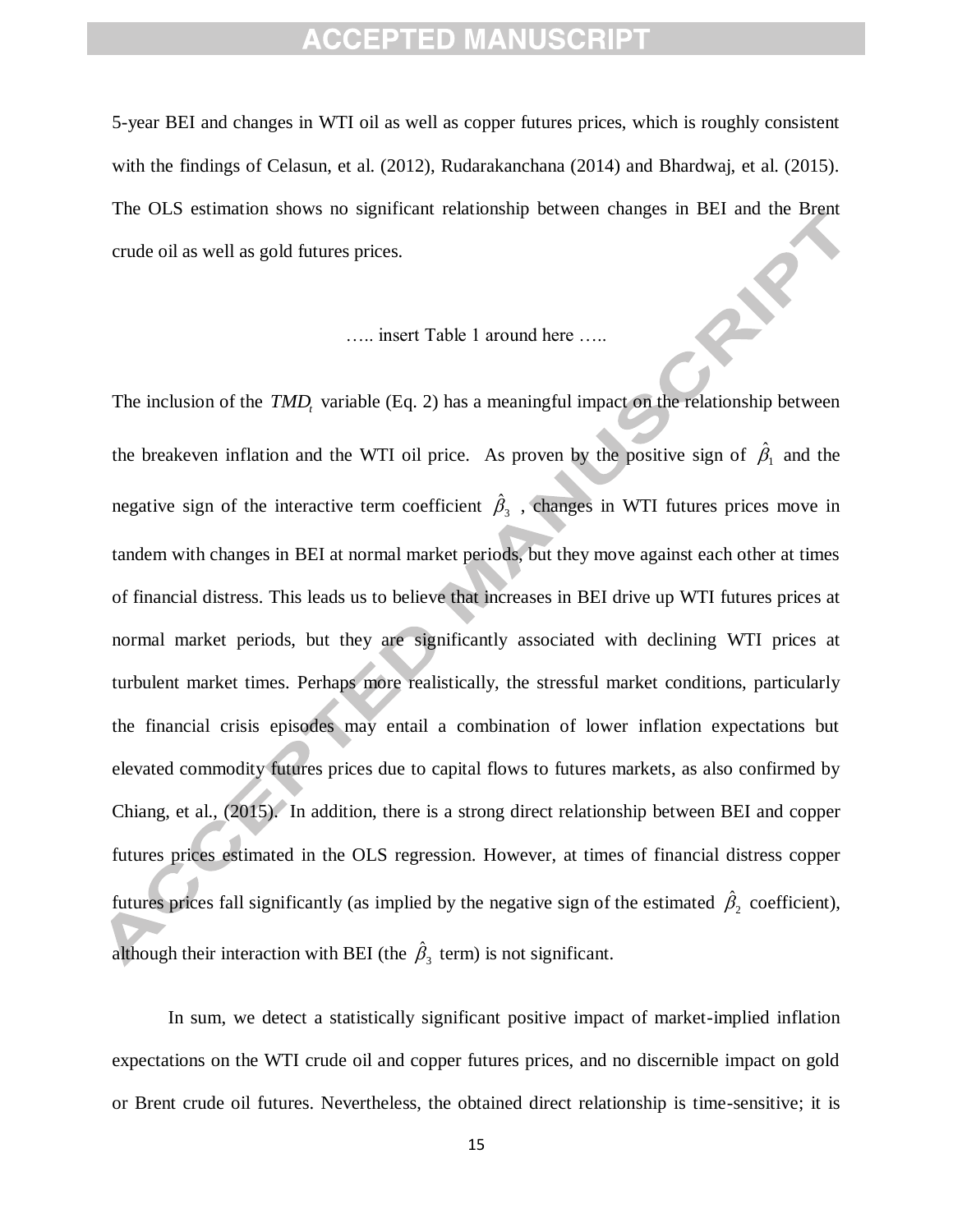subject to major reversals during the periods of financial distress and other conditions affecting futures markets.

#### **VI. Breakeven Regression: Discernible Phases**

Further insights into the issue of time-sensitivity in the relationship between market-implied inflation expectations and commodity futures prices can be detected through the application of the Bai-Perron regression with structural breaks<sup>2</sup>. To ensure comparability of the obtained structural breaks and phases for the four tested commodities we apply a fixed number of four sequentially determined breaks to each commodity series. We optimize the common number of breaks by finding minimum values of the Akaike information criterion. Our tests allow for a heterogeneous error distribution across breaks. Standard errors and covariance are heteroscedasticity and autocorrelation consistent (HAC) through the application of the Newey-West fixed bandwidth. We employ a trimming factor of 15 percent and use the 0.05 significance level. The results of our Bai-Perron multiple breakpoint tests are shown in Table 2.

….. insert Table 2 around here …..

The application of four breaks for each of the selected futures price series allows us to identify five discernible phases in the functional relationships between changes in BEI and changes in logs of the four selected futures prices. As shown in Table 2, the timing of detected breaks in the tested series of the four commodity futures is quite different. The results for the WTI futures price series show their positive co-movement with the 5-year BEI during the entire sample

 $\overline{\phantom{a}}$ 

<sup>&</sup>lt;sup>2</sup> The Bai-Perron structural break test allows for detecting parametric instability and extracting unexpected breaks in the time series regression. For a technical description of this testing procedure see Bai/Perron (2003).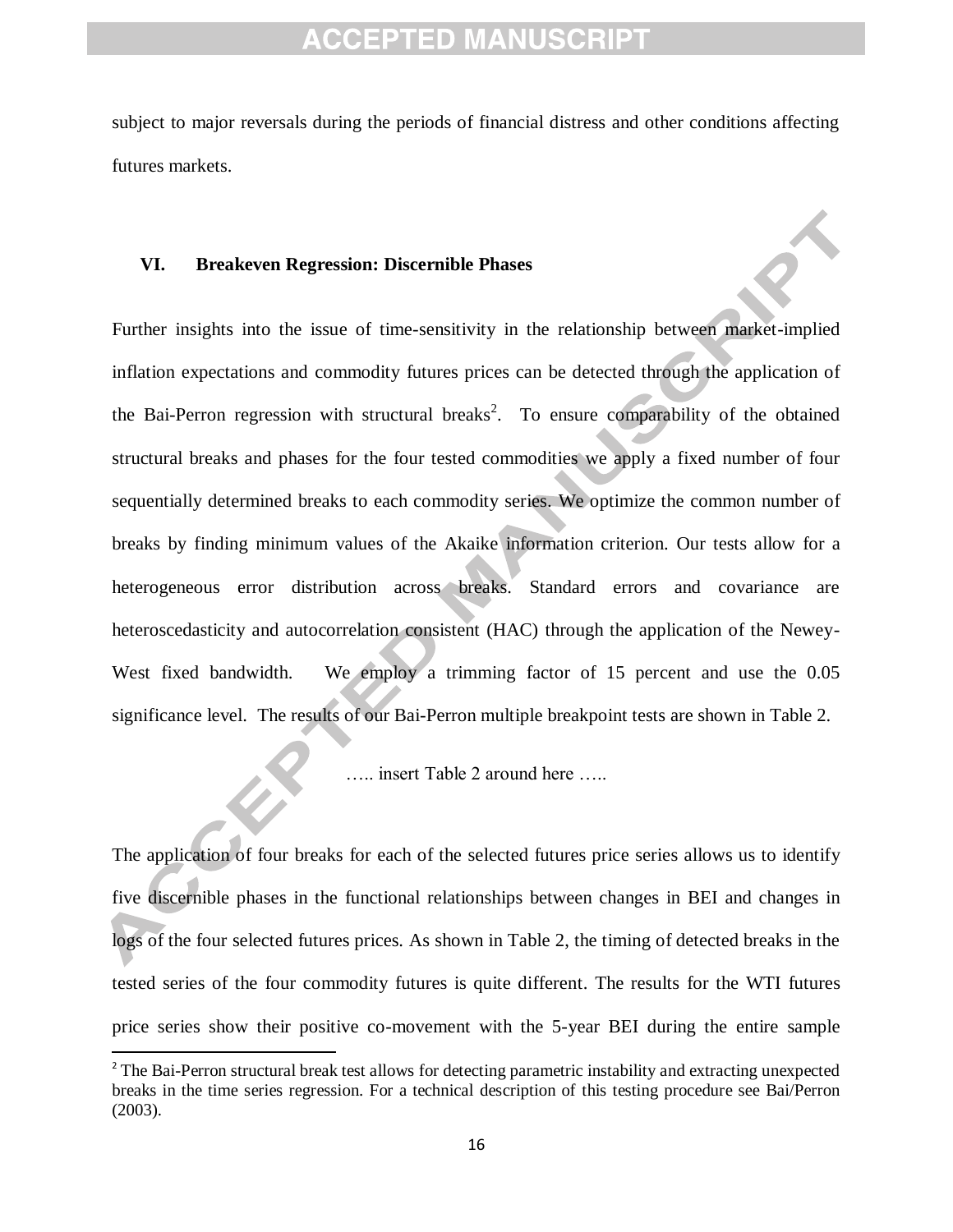period, with the notable exception of Phase III (covering the April 4, 2007 – February 9, 2009 sub-period), which reflects the early stage of the global financial crisis. The crisis resolution policies enacted during Phases IV and V seem to restore a positive, statistically significant relationship between WTI prices and 5-year BEI. In consistency with the obtained result in Table 1, during Phase III that runs from the onset through the peak of the financial crisis (April 4, 2007 – February 9, 2009) this relationship becomes considerably weaker.

The pattern of interactions between Brent oil futures prices and BEI is very different. There is a significant inverse relationship observed during the sub-periods captured by Phases II and IV in contrast to the positive co-movement between BEI and WTI prices in the same phases. The most pronounced difference in the interactions of WTI and Brent oil futures with BEI is observed in Phase IV that roughly corresponds with the timing of the crisis resolution policies. In hindsight, the patterns of interactions between the two crude oil futures prices with the 5-year BEI differ considerably across the entire sample period. There is a prevalent positive comovement between WTI and BEI, and generally a negative association between Brent and BEI.

The results in Table 2 show also a discernible positive relationship between copper futures prices and 5-year BEI, but only in Phases II and IV, which roughly correspond with the periods of economic recovery. This result underscores the commonly agreed upon notion of a strong association between copper prices and the real economy rather than the financial market variables (Joëts et al., 2015). In contrast to the copper futures, the relationship between gold prices and BEI is predominantly inverse, although it is statistically significant only in Phase IV corresponding with the early stage of the crisis resolution policies.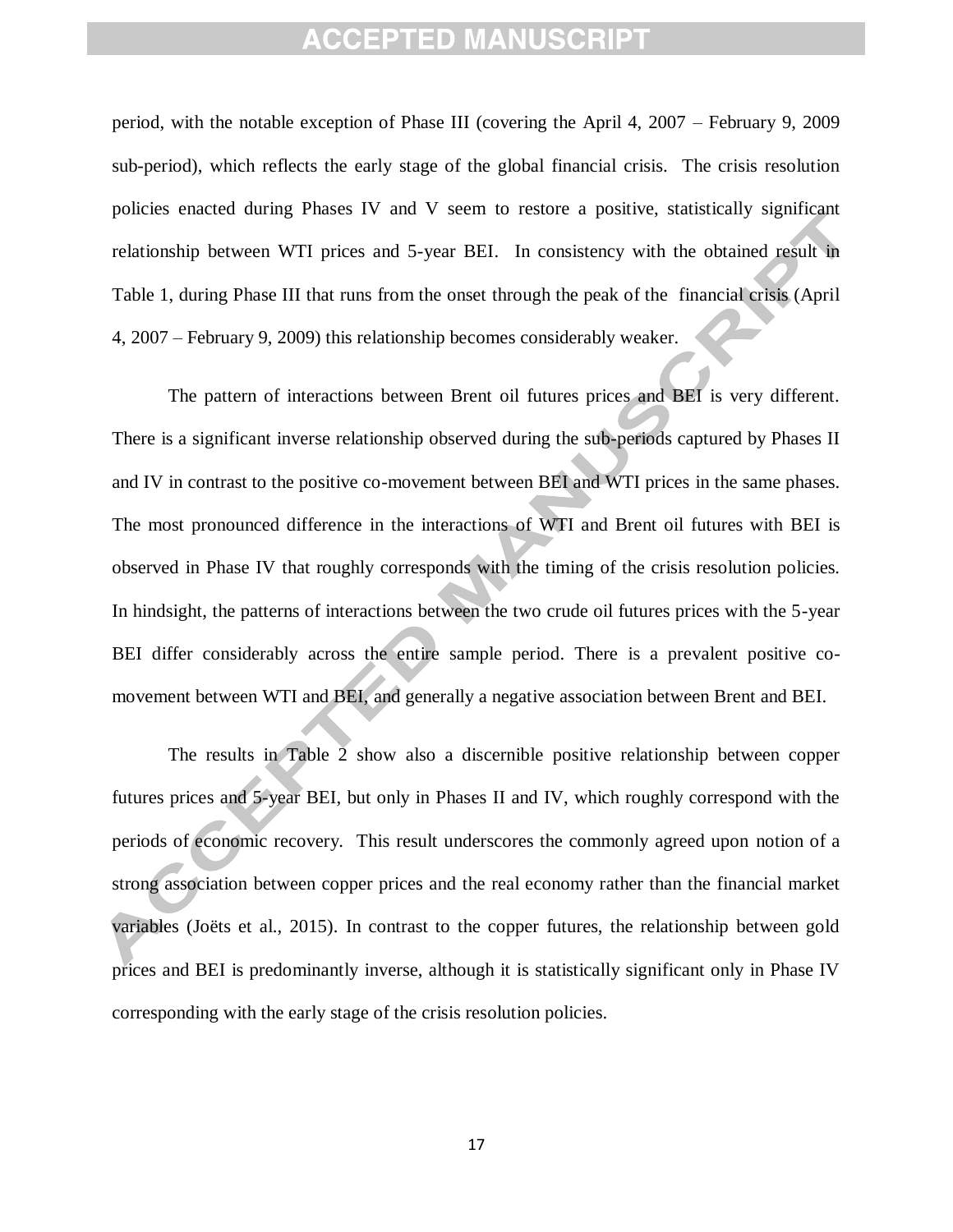In sum, perhaps the most compelling result of our analysis is the strong, positive relationship between BEI and WTI during both the pre- and post-crisis periods. This functional relationship becomes much weaker during the turbulent market period corresponding with the peak of the financial crisis.

Thus far, our analysis has focused on the association between changes in BEI and changes in commodity futures prices. As we have indicated in the literature review section, a great deal of empirical research has been devoted to the volatility analysis or to risk embedded in the functional relationships between the tested variables. In order to contribute to the discussion on volatility dynamics, we conclude our study by performing GARCH conditional volatility tests on the relationships between BEI and commodity futures prices.

### **VII. Conditional Volatility Analysis**

 $\overline{a}$ 

The GARCH $(p,1)$  model allows for examining volatility dynamics in the investigated relationships between the commodity futures prices and the market-implied inflation expectations. In our version of GARCH tests, we employ GED parameterization that allows to account for the degree of leptokurtosis in the examined data series. The distribution is leptokurtic, i.e. it displays heavy tails if the estimated GED parameter is less than 2 and closer to  $0<sup>3</sup>$ . Our GARCH(p,1)-GED model consists of two equations. The underlying conditional mean equation is specified as:

<sup>&</sup>lt;sup>3</sup> For an empirical investigation of tail risks in different types of financial markets using GED parameterization see for instance Orlowski (2012).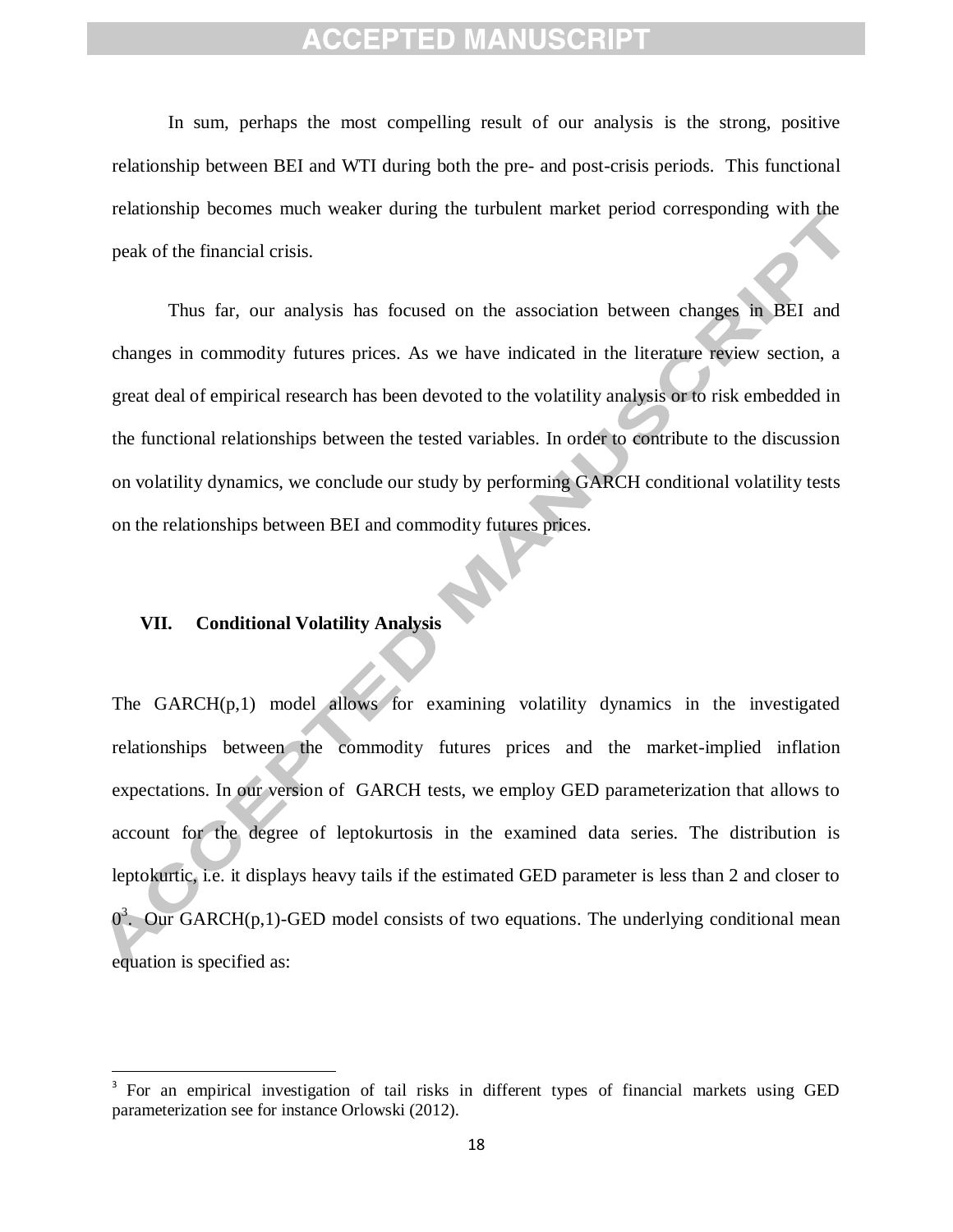$$
\Delta \log FP_{\Phi/t-1} = \beta_0 + \beta_1 \Delta \pi_{\Phi/t-1}^* + \varepsilon_t \tag{3}
$$

Eq. 3 reflects changes in the log of daily futures prices based on the available information set denoted by  $FP_{\Phi/t-1}$  as a function of changes in the 5-year BEI denoted by  $\pi^*_{\phi/t-1}$ . The conditional variance equation (Eq.4) is a function of the squared lagged residuals (p-order ARCH terms) and the one-day lagged squared variance<sup>4</sup>:

$$
\sigma_t^2 = \gamma_0 + \gamma_{11} \varepsilon_{t-1}^2 + ... + \gamma_{1p} \varepsilon_{t-p}^2 + \gamma_2 \sigma_{t-1}^2
$$
\n(4)

Δlog  $FP_{\Phi_{t,i-1}} = β_0 + β_1Δπ_{\Phi_{t,i-1}}^+ + ε_t$ <br>
Eq. 3 reflects changes in the log of daily futures<br>
tenoted by  $FP_{\Phi_{t,i-1}}$  as a function of changes in the<br>
variance equation (Eq.4) is a function of the square<br>
the one-day l Restrictions on  $\gamma$  parameters that reflect our initial hypothetical assumptions can be specified as:  $\gamma_0$  0,  $\gamma_{11}$  + ... +  $\gamma_{1p} \ge 0$ ,  $\gamma_2 \ge 0$ ,  $\gamma_{11}$  + ... +  $\gamma_{1p}$  +  $\gamma_2$  (1. A positive sum of  $\gamma_{1p}$  would reflect a pronounced positive impact of ARCH-type shocks, a positive  $\gamma_2$  would indicate persistency in volatility, and the sum of ARCH and GARCH parameters lower than the unity would imply an exponentially decreasing variance over time, i.e. an overall volatility compression.

In our empirical tests, the orders of ARCH terms have been optimized by minimizing the AIC. The GARCH(p,1)-GED estimation results are shown in Table 3.

….. insert Table 3 around here …..

Estimations of the conditional mean equation broadly reiterate the functional relationships that we have obtained in our OLS estimations. Most importantly, changes in WTI

 $\overline{a}$ 

<sup>&</sup>lt;sup>4</sup> We have used higher-order GARCH terms in the preliminary testing that are all insignificant. Therefore we choose only the first-order GARCH terms in the estimation outcomes shown in Table 3.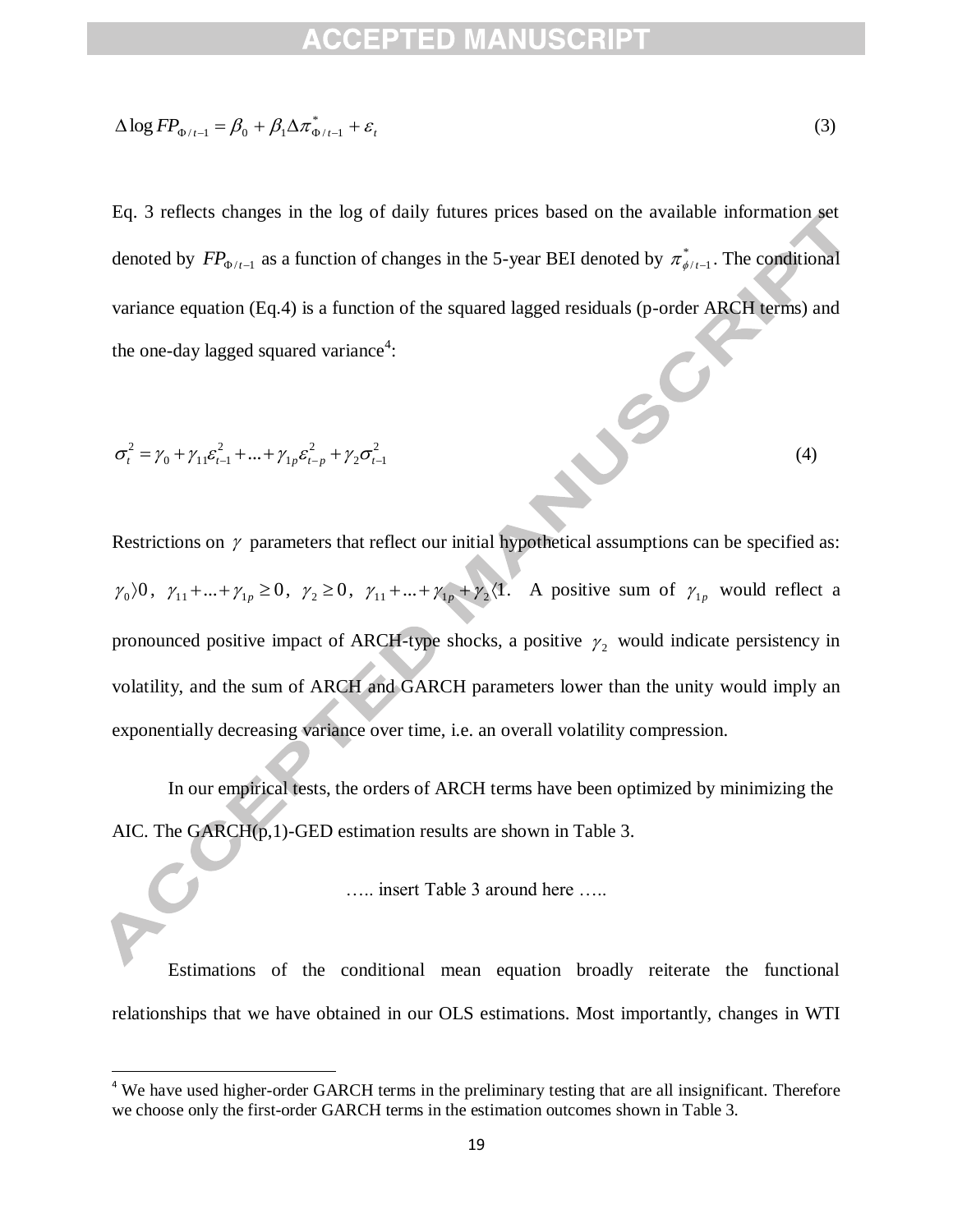and copper futures prices are directly related to changes in BEI, as implied by positive, significant  $\hat{\beta}_1$  coefficients. This direct relationship is stronger and more significant for WTI than for copper futures. Unlike in the OLS estimation, the inverse relationship between changes in Brent crude oil futures and the market-implied inflation expectations is significant in GARCH tests.

The results of the estimated conditional volatility equation suggest that Brent and copper conditional volatility equations have high-order ARCH-type shocks, indicating unstable patterns in diffusion of unexpected shocks in volatility. In contrast, diffusion of unexpected volatility shocks for WTI is rather orderly, as determined by a lower, third-order ARCH terms. In all four cases, the conditional volatility is highly persistent, as implied by GARCH coefficients being close to one. Pronounced tail risks are detected in all four estimated series (GED parameters being less than 2).

While the test results for WTI, copper and Brent futures are rather robust, changes in gold prices seem unrelated to changes in BEI. The GARCH(p,1)-GED test estimation for gold seems spurious, due to non-zero constant terms (implying mean reversion), as well as the log likelihood being negative and AIC being too high.

In sum, the results of GARCH tests confirm our previous findings that the patterns and the directions of reactions of the examined futures to changes in the market-implied inflation expectations are not uniform. Our tests verify that the association between changes in WTI futures prices and BEI is the most robust. Its conditional volatility patterns are the most stable and predictable.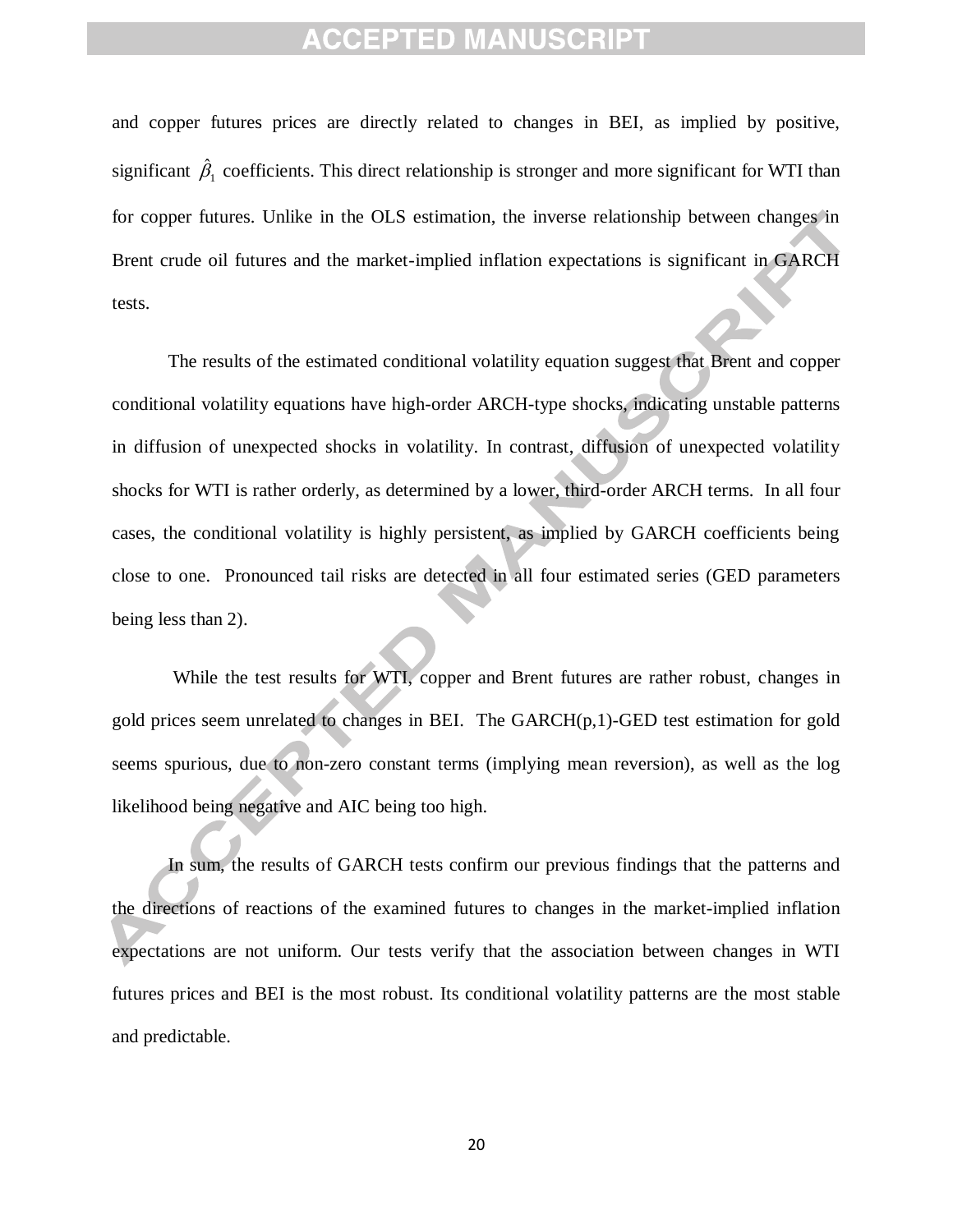#### **VIII. Concluding Remarks**

This study analyzes the complex, idiosyncratic interactions between the commodity futures prices and the market-implied inflation expectations. These interactions vary across the analyzed commodities and depend on market risk conditions. Our empirical tests show that WTI and Brent oil futures prices decline in response to positive shocks in the 5-year breakeven inflation. Copper prices respond positively to the same shocks, while gold futures response is positive but not pronounced. The market-implied inflation expectations do not seem affected by shocks in the commodity futures prices.

The most meaningful finding of our empirical exercise is a strong positive response of the WTI futures prices to changes in the market-implied inflation expectations. WTI and the 5-year BEI move in the same direction at normal market periods, but in opposite directions at turbulent market times. The apparent price divergence at times of financial distress suggests that inflation expectations tend to decline with lower interest rates, while WTI futures prices may be still increasing.

The results of the multiple breakpoint tests suggest a positive relationship between WTI and the 5-year BEI, with the exception of the period coinciding with the peak of the financial crisis. In contrast, Brent futures are positively related to BEI only at the peak of the crisis, but inversely during the run-up to and the aftermath of the crisis. Copper futures are directly related to BEI but only in Phases II and IV. Gold prices are inversely related to BEI during the run-up to the crisis and the immediate post-crisis periods.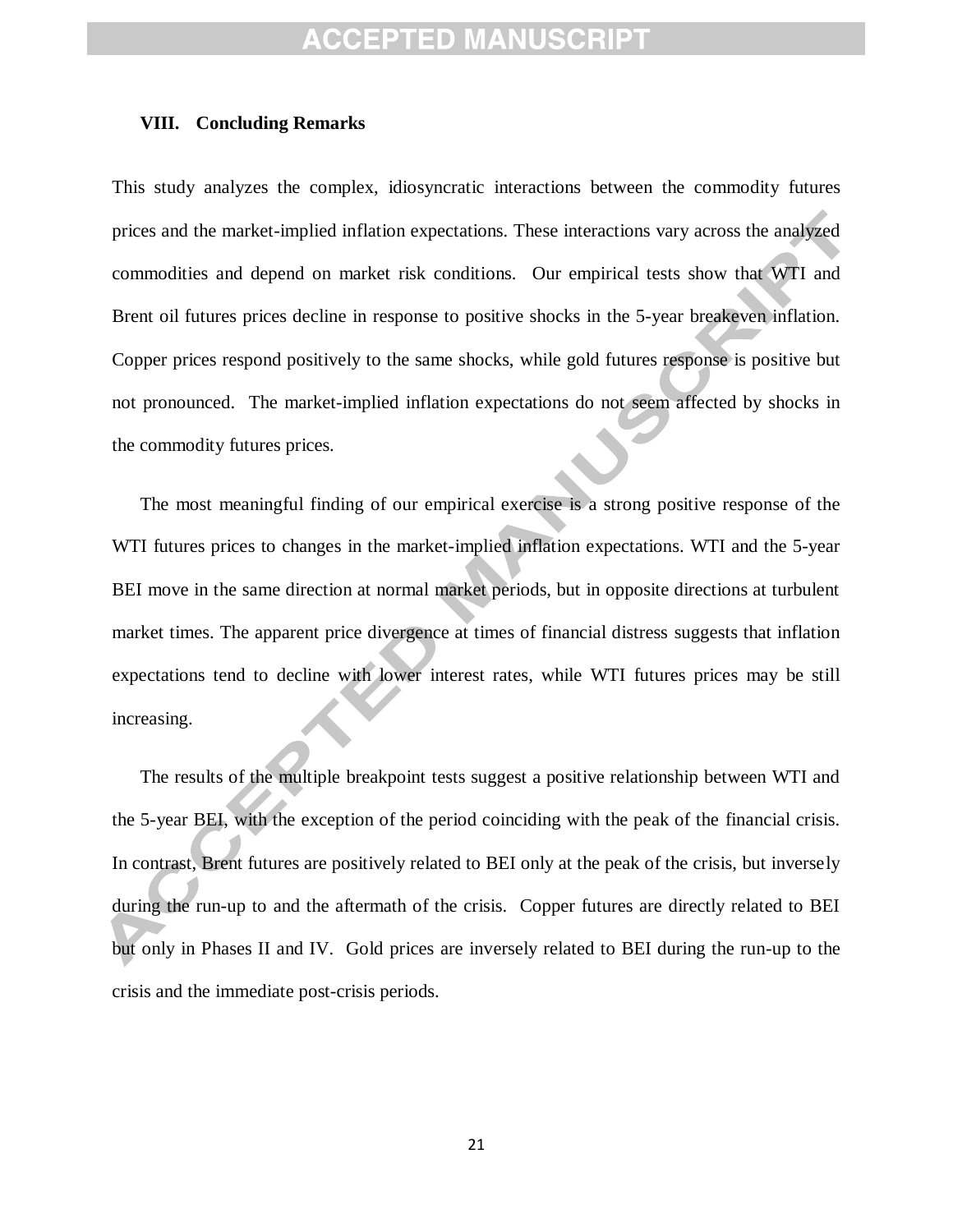We also find that volatility dynamics of all examined series is highly persistent and subject to pronounced tail risks, as implied by the estimated GARCH coefficients being all close to unity and GED parameters significantly less than 2.

Considering the diversity in responses of various futures prices to changes in BEI, further research is needed on the stability and changeable patterns of these relationships. The pattern reversals are likely to depend on changes in the exchange rates and their volatility, or the exchange rate risk (as discussed by Fratzscher et al., 2014). They may be also related to changes in monetary policy and the liquidity and interest rate risks, among other factors. These functional relationships deserve a further in-depth investigation as longer data series become available.

RAF

ACCEPTER 18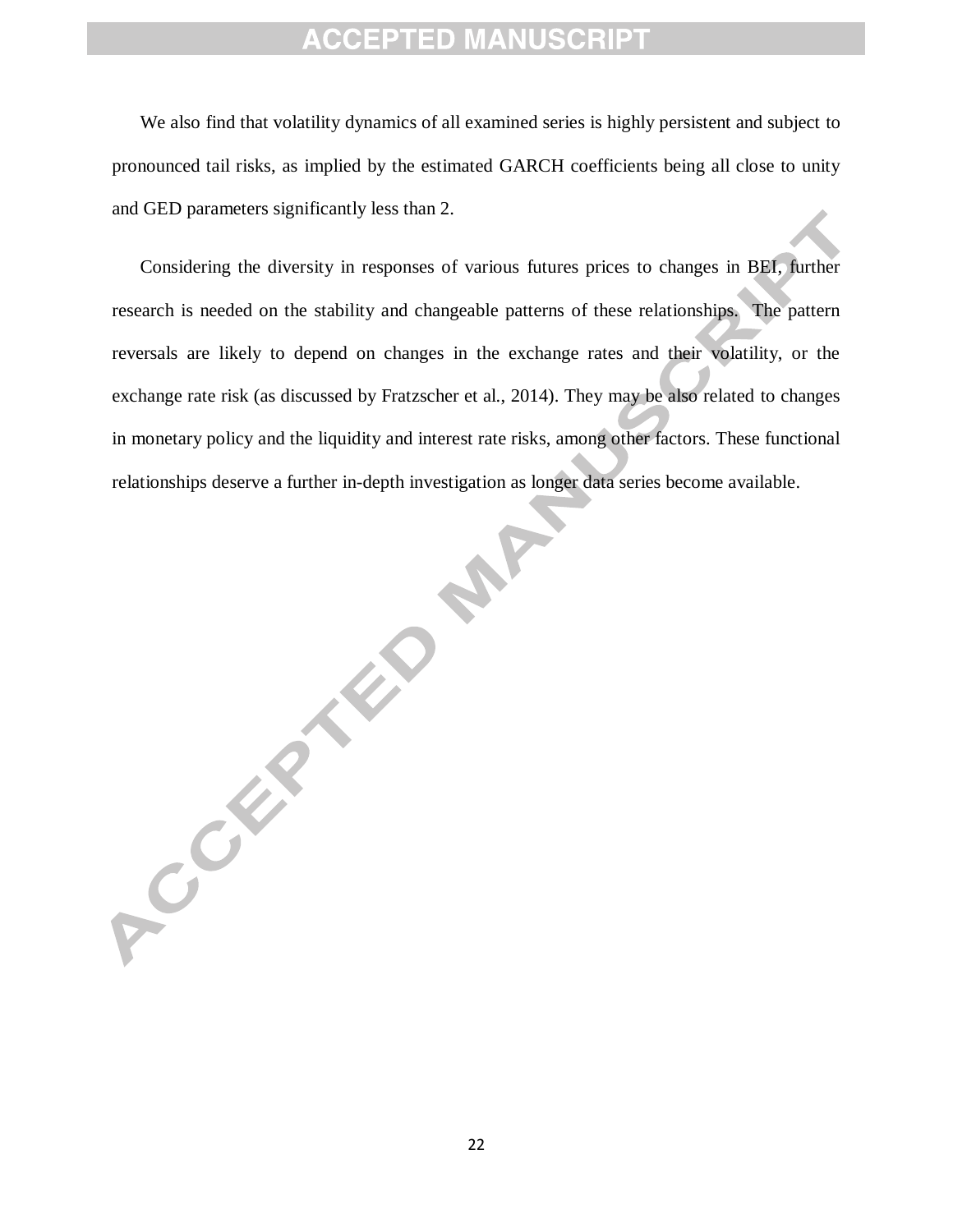### **References:**

Adrian, T., Wu, H., 2009. The term structure of inflation expectations. Federal Reserve Bank of New York – Staff Report No. 362.

Allegret, J.P., Couharde, C., Mignon, V., Razafindrabe, T., 2015. Oil currencies in the face of oil shocks: What can be learned from the time-varying specifications? CEPII (Centre d'Etudes Prospectives et d'Informations Internationales) Working Paper no. 2015-18.

Bai, J., Perron, P., 2003. Computation and analysis of multiple structural change models. Journal of Applied Econometrics 18(1), 1-22*.*

Balcilar, M., Gupta R., Wohar M.E., 2017. Common cycles and common trends in the stock and oil markets: Evidence from more than 150 years of data. Energy Economics 61, 72-86.

Batten, J.A., M., Kinateder H., Szilagyi P.G., Wagner N.F., 2017. Can stock market investors hedge energy risk? Evidence from Asia. Energy Economics 66, 559-570.

Bhardwaj, G., Gorton, G.B., Rouwenhorst, K.G., 2015. Facts and fantasies about commodity futures ten years later. NBER Working Paper no. 21243.

Blanchard, O.J., Gali, J., 2007. The macroeconomic effects of oil shocks: Why are 2000s so different from the 1970s? NBER Working Paper no. 13368.

Celasun, O., Mihet, R., Ratnovski, L., 2012. Commodity prices and inflation expectations in the United States. IMF Working paper no. 12/89.

Chiang, I-H. E., Hughen, W.K., Sagi, J.S., 2015. Estimating oil risk factors using information from equity and derivatives markets. Journal of Finance 70(2), 769-804.

Clark, T.E., Terry, S.J., 2009. Time variation in the inflation pass-through of energy prices. Federal Reserve Bank of Kansas City Economic Research Department: Working Paper no. 09- 06.

Cunningham, R., Desroches B., Santor, E., 2010. Inflation expectations and the conduct of monetary policy: A review of recent evidence and experience. Bank of Canada Review, Spring pp. 13-25.

Ding, L., Vo, M., 2012. Exchange rates and oil prices: A multivariate volatility analysis. Quarterly Review of Economics and Finance 52(1), 15-37.

Engemann, K.M., Kliesen, K.L., Owyang, M.T., 2011. Do oils shocks drive business cycles? Some US and international evidence. Macroeconomic Dynamics 15, 498-517.

Fratzscher, M., Schneider, D., Van Robays, I., 2014. Oil prices, exchange rates and asset prices. European Central Bank: Working Paper no. 1689.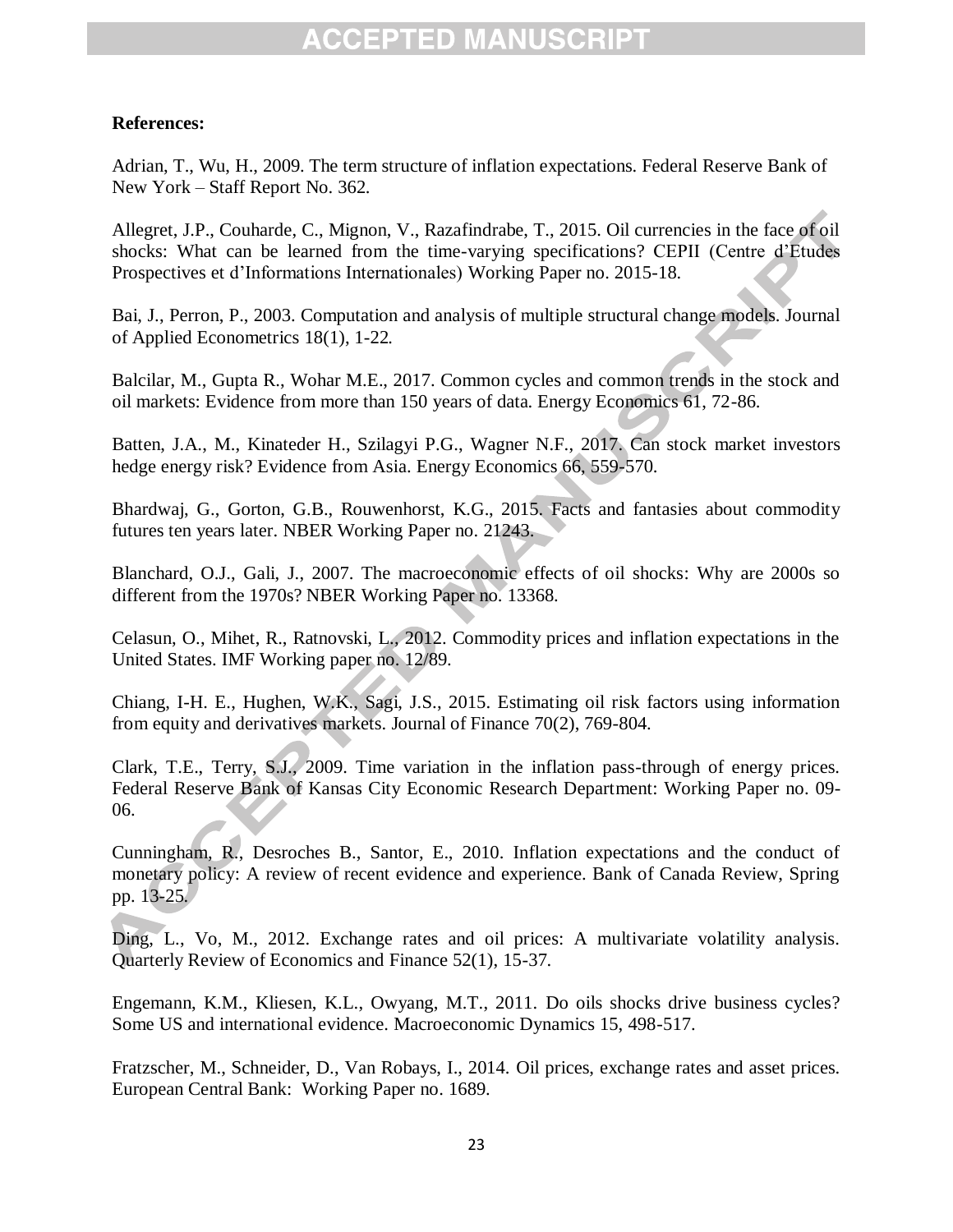Gozgor, G., Lau, C.K.M., Bilgin, M.H., 2016. Commodity markets volatility transmission: Roles of risk perceptions and uncertainty in financial markets. Journal of International Financial Markets, Institutions and Money 44, 35-45.

Gürkaynak, R.S., Swanson E., Levin, A., 2010. Does inflation targeting anchor long-run inflation expectations? Journal of the European Economic Association 8(6), 1208-1242.

Joëts, M., Mignon V., Razafindrabe, T., 2015. Does the volatility of commodity prices reflect macroeconomic uncertainty? CEPII Working Paper no. 2015-02.

Lizardo, R.A., Mollick, A.V., 2010. Oil price fluctuations and US dollar exchange rates. Energy Economics 32(2), 399-408.

Lumsdaine, R.L., 2009. The relationship between oil prices and breakeven inflation rates. SSRN Working Paper Series No. 1529487.

Narayan, P.K., Thuraisamy K.S., Wagner N.F., 2017. How do bond, equity and commodity cycles interact? Finance Research Letters 21, 151-156.

Orlowski, L.T., 2012. Financial crisis and extreme market risks: Evidence from Europe. Review of Financial Economics 21(3), 120-130.

Orlowski, L.T., 2016. Co-movements of non-euro EU currencies with the euro. International Review of Economics and Finance 45, 376-383.

Ranson, D., 2014. Commodity prices follow gold – a leading indicator of inflation. National Center for Policy Analysis: Policy Backgrounder no. 172.

Reboredo, J.C., 2012. Modeling oil price and exchange rate co-movements. Journal of Policy Modeling 34(3), 419-440.

Sari, R., Hammoudeh, S., Soytas, U., 2010. Dynamics of oil price, precious metal prices and exchange rate. Energy Economics 32(2), 351-362.

Strohsal, T., Winkelmann, L., 2015. Assessing the anchoring of inflation expectations. Journal of International Money and Finance 50(1), 33-48.

Rudarakanchana, N., 2014. Copper beats gold as an inflation hedge: S&P. International Business Times, February 12.

Söderlind, P., 2011. Inflation risk premia and survey evidence on macroeconomic uncertainty. International Journal of Central Banking 7(2), 113-133.

Zhang, Y., 2013. The links between the price of oil and the value of US Dollar. International Journal of Energy Economics and Policy 3(4), 341-351.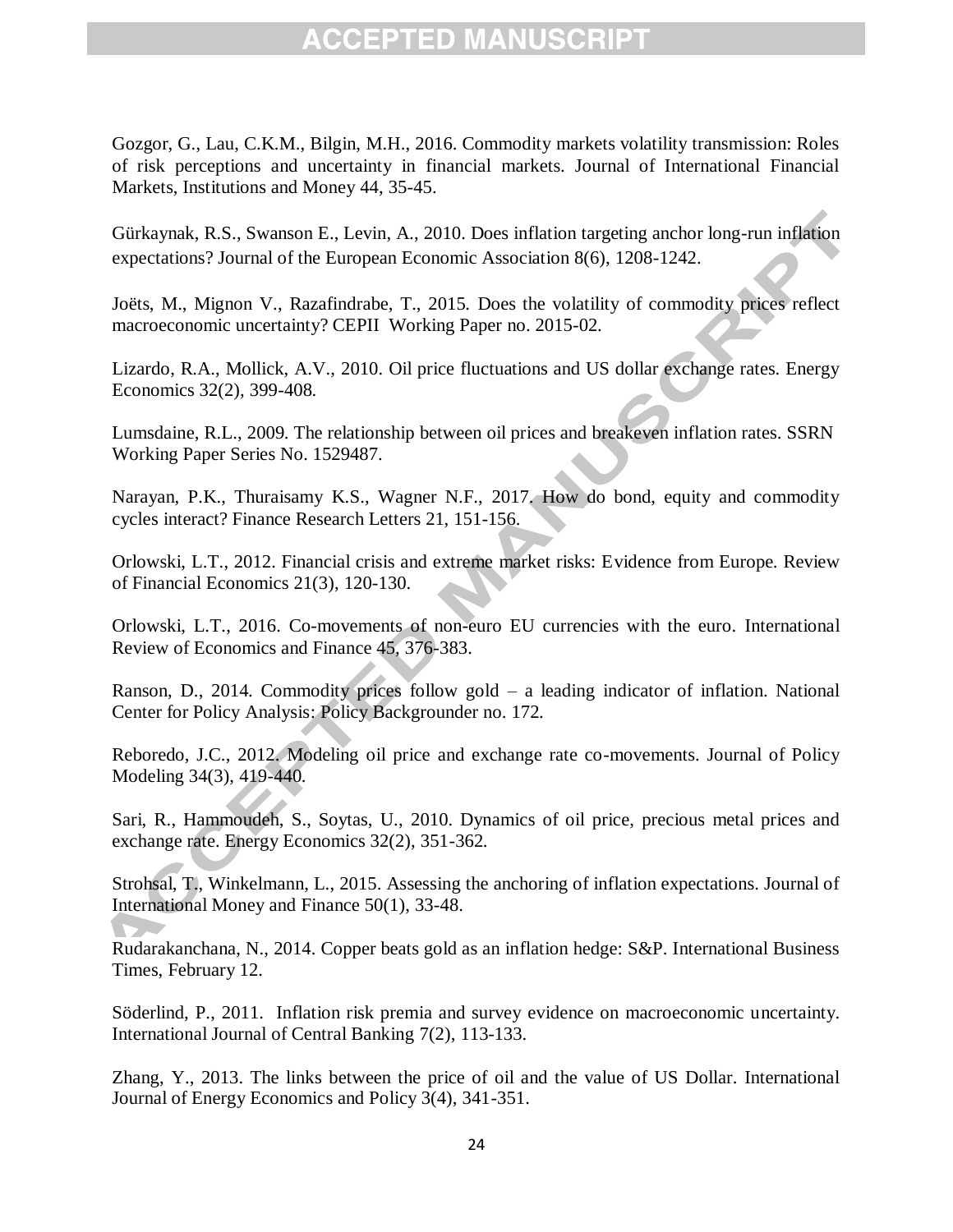



Notes: accumulated responses of changes in the 5-year breakeven inflation to changes in logs of futures prices are shown in the upper-row graphs. Lower-row graphs show the accumulated responses of changes in gold, WTI, copper and Brent futures prices (from the left to the right respectively) to a one-standard deviation shock in the 5Y breakeven inflation. BVAR includes 5 lagged terms. Sample period: January 3, 2003 – March 26, 2015 (3074 daily observations).

Source: own estimation based on Bloomberg and FRB St. Louis FRED data.

A Collar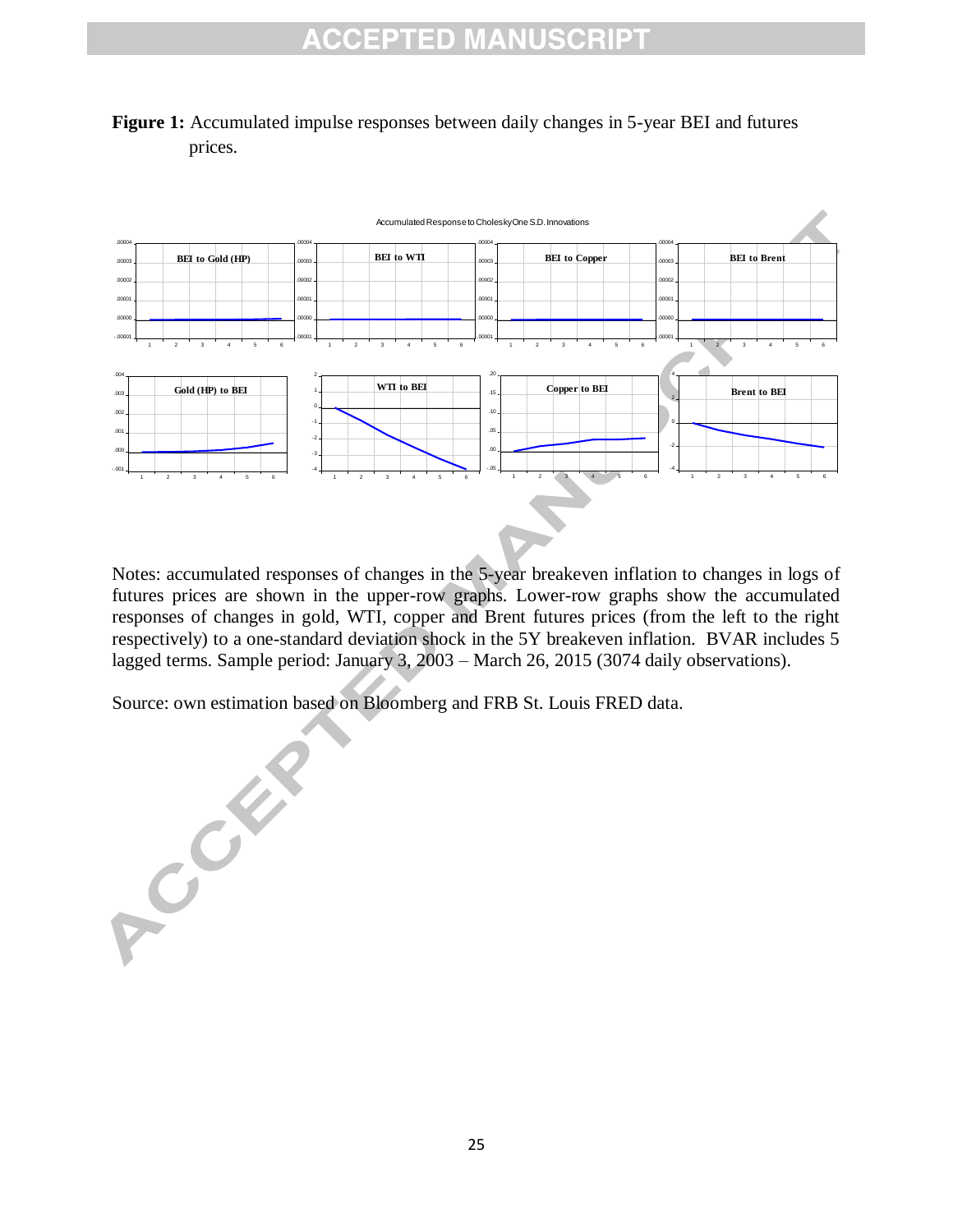| Dependent                     | Equation 1                           |                                      |                                                           | Equation 2                           |                                      |                         |                          |                                                           |
|-------------------------------|--------------------------------------|--------------------------------------|-----------------------------------------------------------|--------------------------------------|--------------------------------------|-------------------------|--------------------------|-----------------------------------------------------------|
| variables<br>$\Delta$ log in: | $\hat{\beta}_{\scriptscriptstyle 0}$ | $\hat{\beta}_{\scriptscriptstyle 1}$ | Diagnostic<br>statistics                                  | $\hat{\beta}_{\scriptscriptstyle 0}$ | $\hat{\beta}_{\scriptscriptstyle 1}$ | $\hat{\beta}_{2}$       | $\hat{\beta}_3$          | Diagnostic<br>statistics                                  |
| Gold                          | $0.001*$<br>(1.74)                   | $-0.005$<br>$(-1.39)$                | $\overline{R}$ <sup>2</sup> 0.001<br>AIC -5.94<br>DW 2.06 | 0.001<br>(1.22)                      | $-0.007$<br>$(-1.03)$                | 0.001<br>(0.93)         | 0.003<br>(0.34)          | $\overline{R}^2$ 0.001<br>AIC -5.94<br>DW 2.06            |
| <b>WTI</b>                    | 0.001<br>(0.37)                      | $0.088***$<br>(12.93)                | $\overline{R}$ <sup>2</sup> 0.051<br>AIC -4.82<br>DW 2.11 | 0.001<br>(0.99)                      | $0.177***$<br>(14.22)                | $-0.002*$<br>$(-1.86)$  | $-0.126***$<br>$(-8.53)$ | $\overline{R}$ <sup>2</sup> 0.074<br>AIC -4.84<br>DW 2.13 |
| <b>Brent</b>                  | 0.001<br>(0.72)                      | $-0.010$<br>$(-1.52)$                | $\overline{R}$ <sup>2</sup> 0.004<br>AIC -4.87<br>DW 2.14 | 0.001<br>(0.39)                      | $-0.017$<br>$(-1.36)$                | 0.001<br>(0.56)         | 0.009<br>(0.64)          | $\overline{R}$ <sup>2</sup> 0.001<br>AIC -4.87<br>DW 2.14 |
| Copper                        | 0.001<br>(1.19)                      | $0.028***$<br>(4.38)                 | $\overline{R}$ <sup>2</sup> 0.006<br>AIC -4.94<br>DW 2.26 | $0.001**$<br>(1.95)                  | $0.012*$<br>(1.75)                   | $-0.002**$<br>$(-1.91)$ | 0.010<br>(0.70)          | $\overline{R}$ <sup>2</sup> 0.008<br>AIC -4.94<br>DW 2.26 |

**Table 1:** Estimation representations of Eqs.1 and 2.

Notes: Dependent variables: changes in logs (returns) of 1M futures settlement prices. Independent variable: the change in 5Y breakeven inflation. AIC = Akaike information criterion, DW = Durbin-Watson statistics, t-statistics are in parentheses, \*\*\* denotes significance at 1%, \*\* at 5%, \* at 10%. Sample period: January 3, 2003 – March 26, 2015 (3074 observations).

Data Source: Bloomberg, FRB of St. Louis FRED.

ACCENT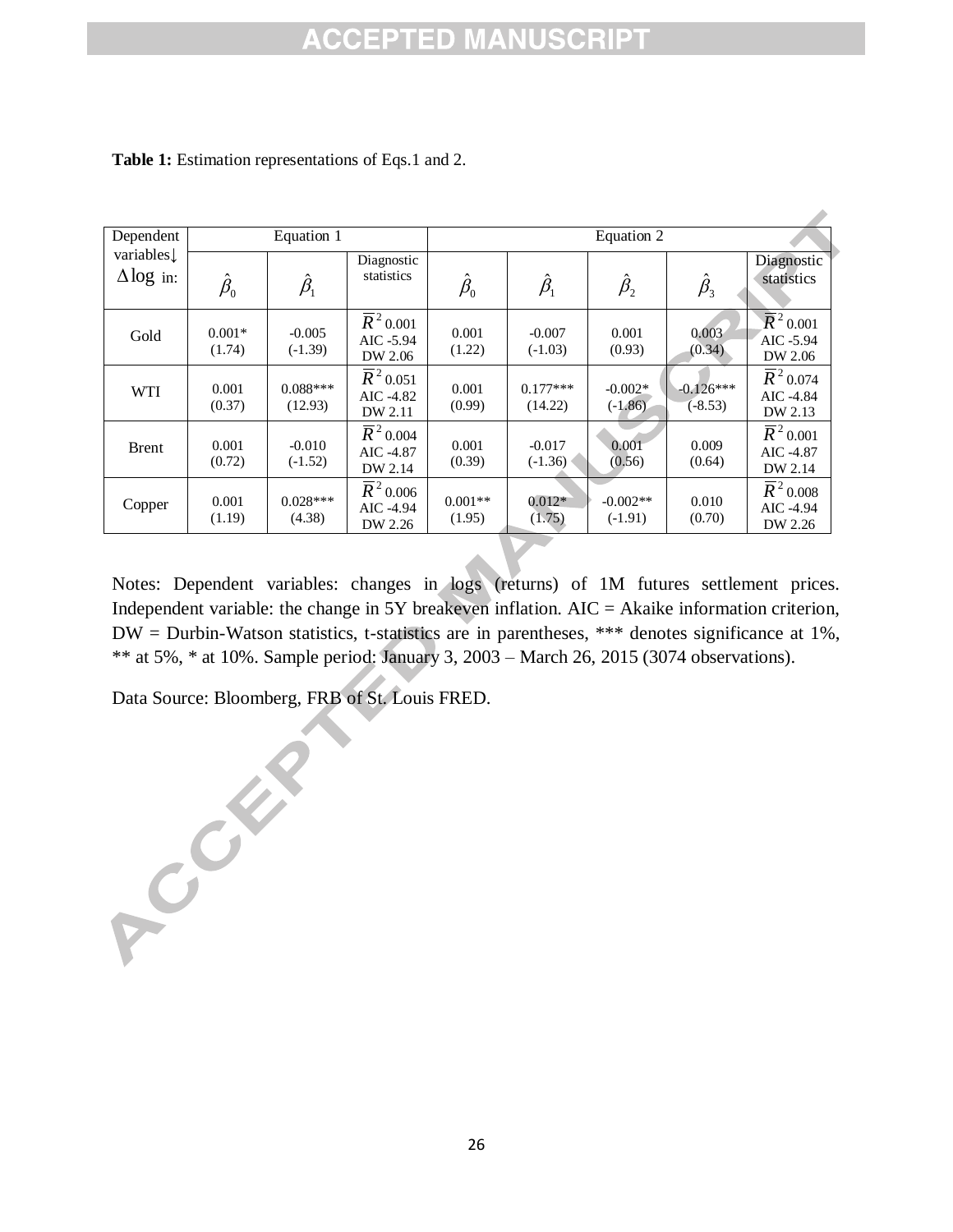**Table 2:** Phases in the relationship between five-year breakeven inflation and commodity futures settlement prices: the Bai-Perron multiple breakpoint regression estimation of Eq. 1.

Dependent variables: changes in logs of one-month commodity futures daily settlement prices Independent variable: changes in 5-year BEI Sample period: January 3, 2003 – March 26, 2015 (3074 observations)

| Dependent var.,<br>$\Delta$ logs of $\rightarrow$ | <b>West Texas</b>                |                                 |                                  | Gold                             |
|---------------------------------------------------|----------------------------------|---------------------------------|----------------------------------|----------------------------------|
| Phases based on                                   | <b>Intermediate</b>              | <b>Brent</b>                    | Copper                           |                                  |
| breakpoints $\downarrow$                          |                                  |                                 |                                  |                                  |
| Phase I                                           | 01/03/2003-11/04/<br>2004        | 01/03/2003-11/04/<br>2004       | 01/03/2003-05/26/<br>2006        | 01/03/2003-05/16/<br>2005        |
|                                                   | $\hat{\beta}_0$ = 0.001 (0.73)   | $\hat{\beta}_0 = 0.001(1.40)$   | $\hat{\beta}_0$ = 0.002 (3.73)   | $\hat{\beta}_0 = 0.001(0.53)$    |
|                                                   | $\hat{\beta}_1$ *100 =           | $\hat{\beta}_1 * 100 =$         | $\hat{\beta}_1 * 100 =$          | $\hat{\beta}_1 * 100 =$          |
|                                                   | $6.171**$ (2.38)                 | 0.123(0.05)                     | $-0.588(-0.40)$                  | 0.741(0.74)                      |
|                                                   |                                  |                                 |                                  |                                  |
| Phase II                                          | 11/05/04-04/03/07                | 11/05/04-11/10/06               | 05/30/06-03/06/09                | 05/17/05-04/11/07                |
|                                                   | $\hat{\beta}_0 = 0.001$ (0.69)   | $\hat{\beta}_0 = 0.001(0.37)$   | $\hat{\beta}_0$ = -0.001(-1.49)  | $\hat{\beta}_0 = 0.001(1.81)$    |
|                                                   | $\hat{\beta}_1$ *100 =           | $\hat{\beta}_1^*$ *100 =        | $\hat{\beta}_1$ *100 =           | $\hat{\beta}_1^*$ *100 =         |
|                                                   | 27.808*** (12.17)                | $-8.193***(-2.49)$              | $4.013***$ (3.23)                | $-3.480*(-1.71)$                 |
|                                                   |                                  |                                 |                                  |                                  |
| Phase III                                         | 04/04/07-02/09/09                | 11/13/06-11/17/08               | 03/09/09-02/10/11                | 04/12/07-08/24/09                |
|                                                   | $\hat{\beta}_0 = 0.001 (-0.69)$  | $\hat{\beta}_0 = 0.001(-0.32)$  | $\hat{\beta}_0 = 0.002(2.76)$    | $\hat{\beta}_0$ = 0.001 (0.80)   |
|                                                   | $\hat{\beta}_1 * 100 =$          | $\hat{\beta}_1^*$ *100 =        | $\hat{\beta}_1 * 100 =$          | $\hat{\beta}_1 * 100 =$          |
|                                                   | 2.023(0.42)                      | $6.394**$ (2.04)                | $-0.838(-0.44)$                  | $-0.104(-0.18)$                  |
| Phase IV                                          | 02/10/09-08/16/12                | 11/18/08-03/25/11               | $02/11/11 - 04/10/13$            | 08/25/09-09/22/11                |
|                                                   | $\beta_0 = 0.001$ (1.30)         | $\hat{\beta}_0 = 0.001(2.45)$   | $\hat{\beta}_0$ = -0.001 (-0.70) | $\hat{\beta}_0$ = 0.001 (2.25)   |
|                                                   | $\hat{\beta}_1$ *100 =           | $\hat{\beta}_1$ *100 =          | $\hat{\beta}_1 * 100 =$          | $\hat{\beta}_1$ *100 =           |
|                                                   | $23.770***$ (11.53)              | $-2.362***(-2.33)$              | 1.206(0.76)                      | $-5.163***(-3.71)$               |
| Phase V                                           | 08/17/12-03/26/15                | 03/28/11-03/26/15               | $04/11/13 - 03/26/15$            | 09/23/11-03/26/15                |
|                                                   | $\hat{\beta}_0$ = -0.001 (-1.47) | $\hat{\beta}_0$ = -0.001(-1.52) | $\hat{\beta}_0$ = -0.001 (-0.47) | $\hat{\beta}_0$ = -0.001 (-1.02) |
|                                                   | $\hat{\beta}_1^*$ *100 =         | $\hat{\beta}_1 * 100 =$         | $\hat{\beta}_1^*$ *100 =         | $\hat{\beta}_1 * 100 =$          |
|                                                   | $12.634***$ (5.25)               | $-2.402(-1.52)$                 | $3.725***$ (2.36)                | 0.687(0.70)                      |
|                                                   |                                  |                                 |                                  |                                  |
| Diagnostic stats:                                 |                                  |                                 |                                  |                                  |
| F-statistics<br>Log likelihood                    | 42.98<br>7505.27                 | 4.24<br>7500.38                 | 5.05<br>7604.15                  | 3.05<br>9143.34                  |
| AIC                                               | $-4.877$                         | $-4.873$                        | $-4.941$                         | $-5.942$                         |
| <b>DW</b>                                         | 2.14                             | 2.18                            | 2.27                             | 2.05                             |
|                                                   |                                  |                                 |                                  |                                  |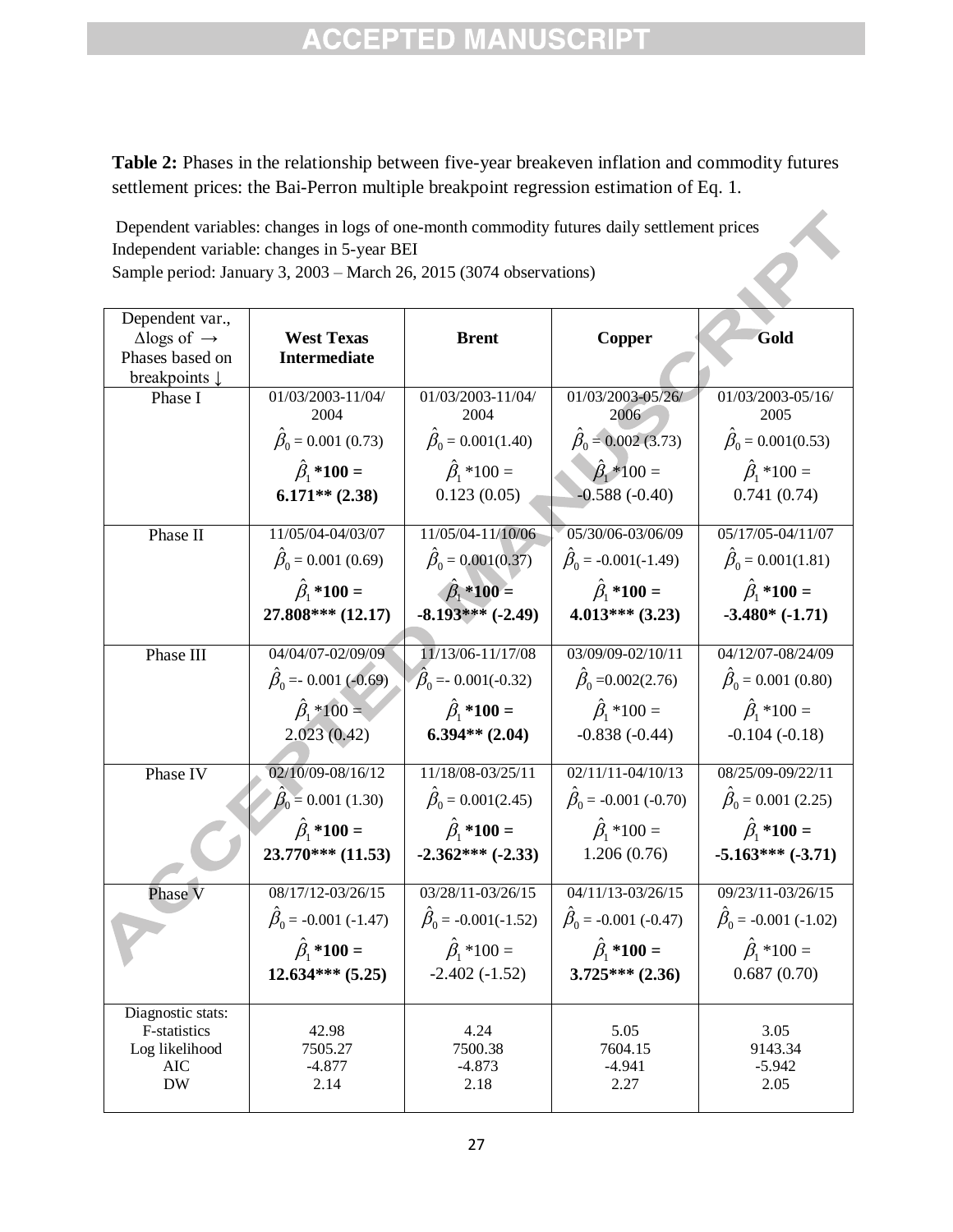Notes: Bai-Perron multiple breakpoint regressions with a fixed number of 4 sequentially determined breaks. The number of breaks is obtained by a minimum Akaike information criterion (AIC). Standard errors and covariances are Newey-West heteroscedasticity and autocorrelation consistent (HAC). The tests allow for heterogeneous error distribution across breaks. DW is Durbin Watson statistics. Z-statistics are in parentheses. \*\*\* denotes significance at 1%, \*\* at 5% and \* at 10%.

Source: as in Table 1.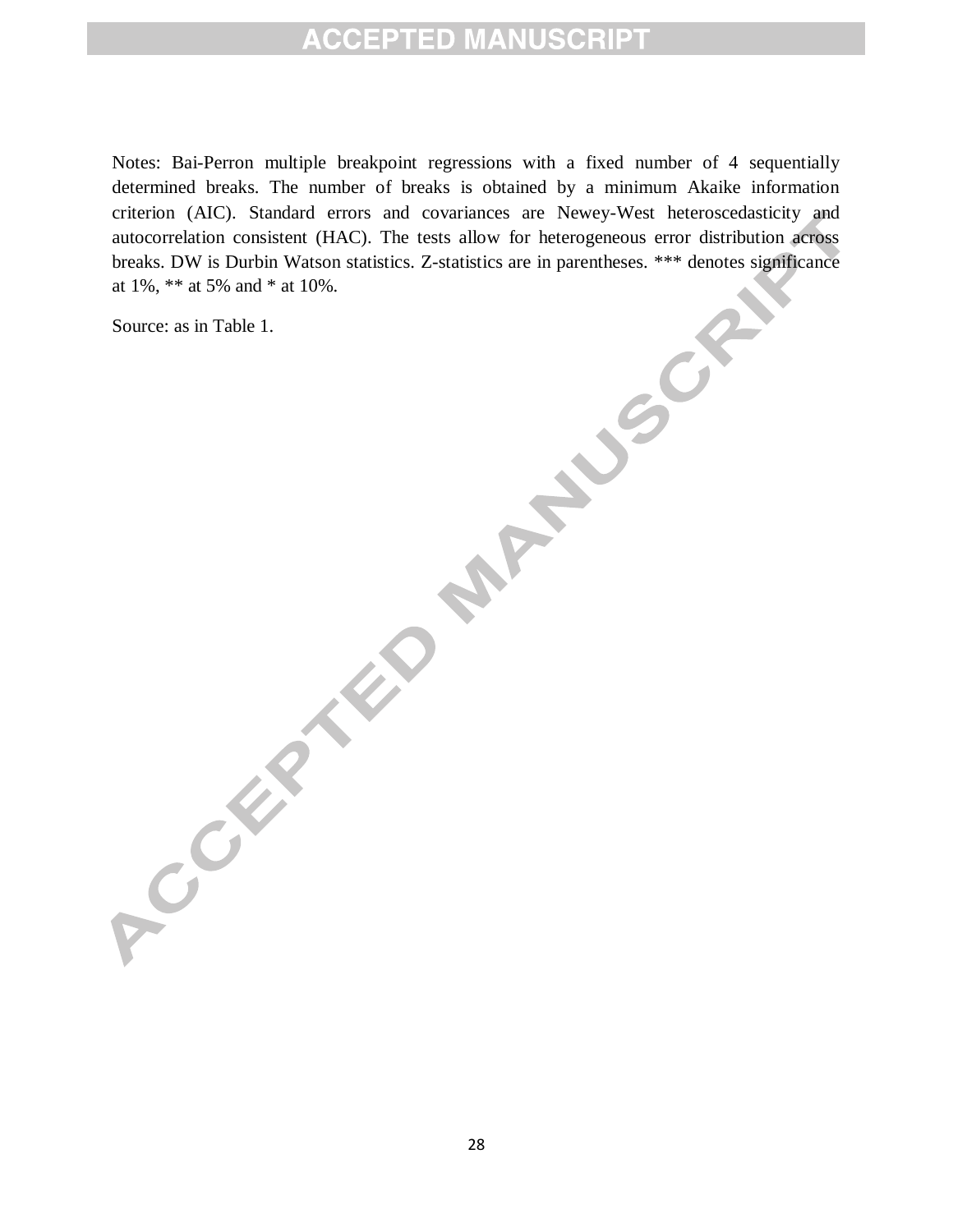| Gold       | <b>WTI</b>                                                | <b>Brent</b>                                              | Copper                                        |
|------------|-----------------------------------------------------------|-----------------------------------------------------------|-----------------------------------------------|
|            |                                                           |                                                           |                                               |
|            |                                                           |                                                           | $0.001**$                                     |
|            |                                                           |                                                           | (1.92)                                        |
|            |                                                           |                                                           |                                               |
| $-0.558$   | $0.161***$                                                | $-0.014**$                                                | $0.014***$                                    |
| $(-0.19)$  | (26.54)                                                   | (2.05)                                                    | (2.58)                                        |
|            |                                                           |                                                           |                                               |
|            |                                                           |                                                           |                                               |
|            |                                                           |                                                           |                                               |
|            |                                                           |                                                           |                                               |
|            |                                                           |                                                           | $0.000***$                                    |
|            |                                                           |                                                           | $0.096***$                                    |
| <b>NA</b>  | 0.043                                                     | $-0.009$                                                  | 0.011                                         |
| <b>NA</b>  | $-0.050*$                                                 | $-0.047$                                                  | 0.001                                         |
| <b>NA</b>  | <b>NA</b>                                                 | 0.047                                                     | $-0.078***$                                   |
| NA         | NA                                                        | $-0.035*$                                                 | <b>NA</b>                                     |
| NA         | <b>NA</b>                                                 | $0.044**$                                                 | NA                                            |
|            |                                                           |                                                           |                                               |
| $0.942***$ | $0.944***$                                                | $0.929***$                                                | $0.968***$                                    |
|            |                                                           |                                                           |                                               |
|            |                                                           | 1.433***                                                  | 1.305***                                      |
|            |                                                           |                                                           |                                               |
|            |                                                           |                                                           |                                               |
| $-11236$   | 7923.2                                                    | 7973.3                                                    | 8119.8                                        |
| 7.314      | $-5.150$                                                  | $-5.180$                                                  | $-5.277$                                      |
| 2.07       | 2.08                                                      | 2.14                                                      | 2.26                                          |
|            |                                                           |                                                           |                                               |
|            | $0.322***$<br>(3.07)<br>0.089<br>$0.062***$<br>$1.346***$ | $0.001*$<br>(1.66)<br>$0.000***$<br>$0.056**$<br>1.536*** | $0.001*$<br>(1.80)<br>$0.000**$<br>$0.069***$ |

**Table 3: Estimation representations of GARCH(p,1)-GED conditional volatility tests - Eqs. 3 and 4.**

Notes: as in Table 1. Z-statistics are in parentheses.

Source: as in Table 1.